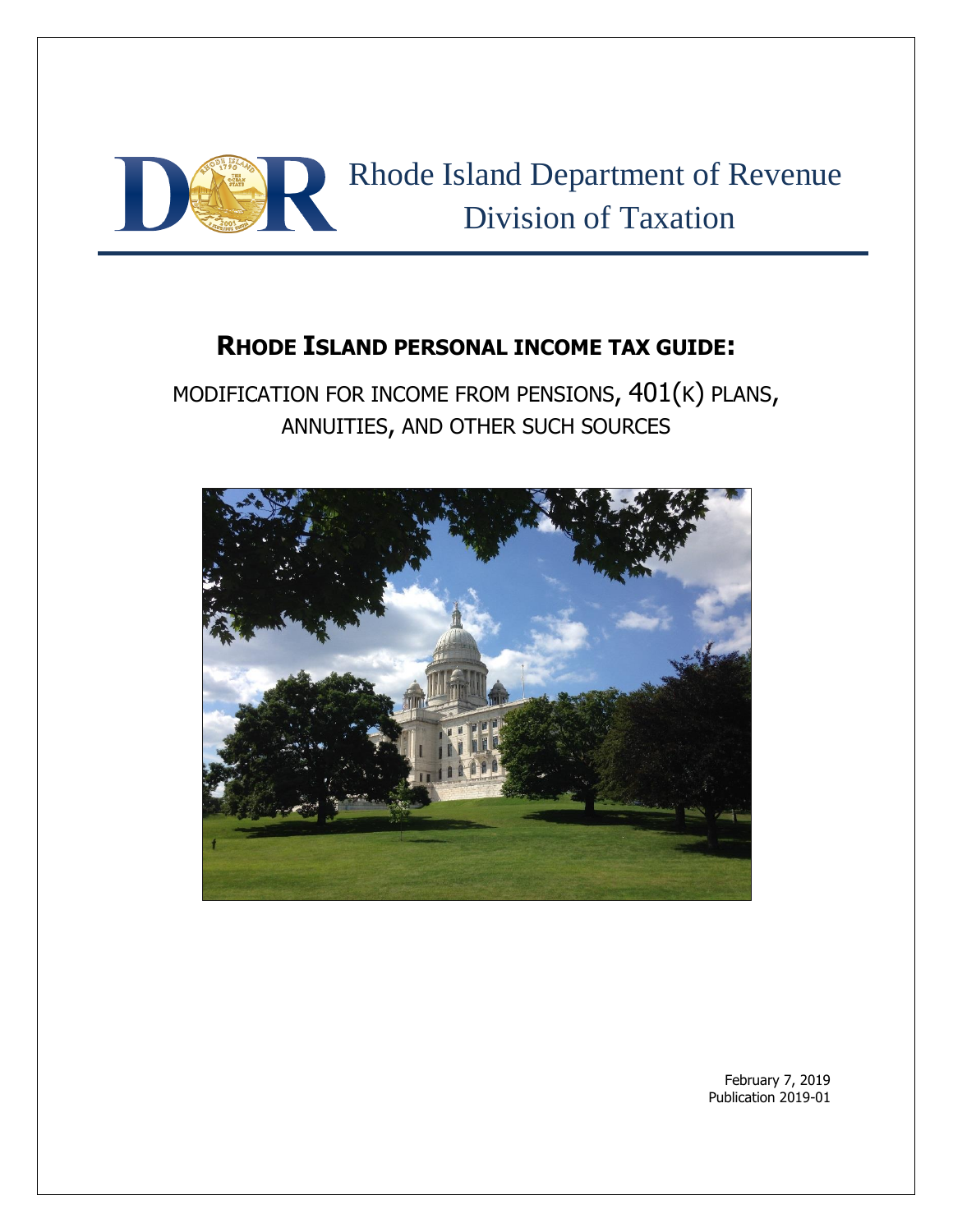# **Table of Contents**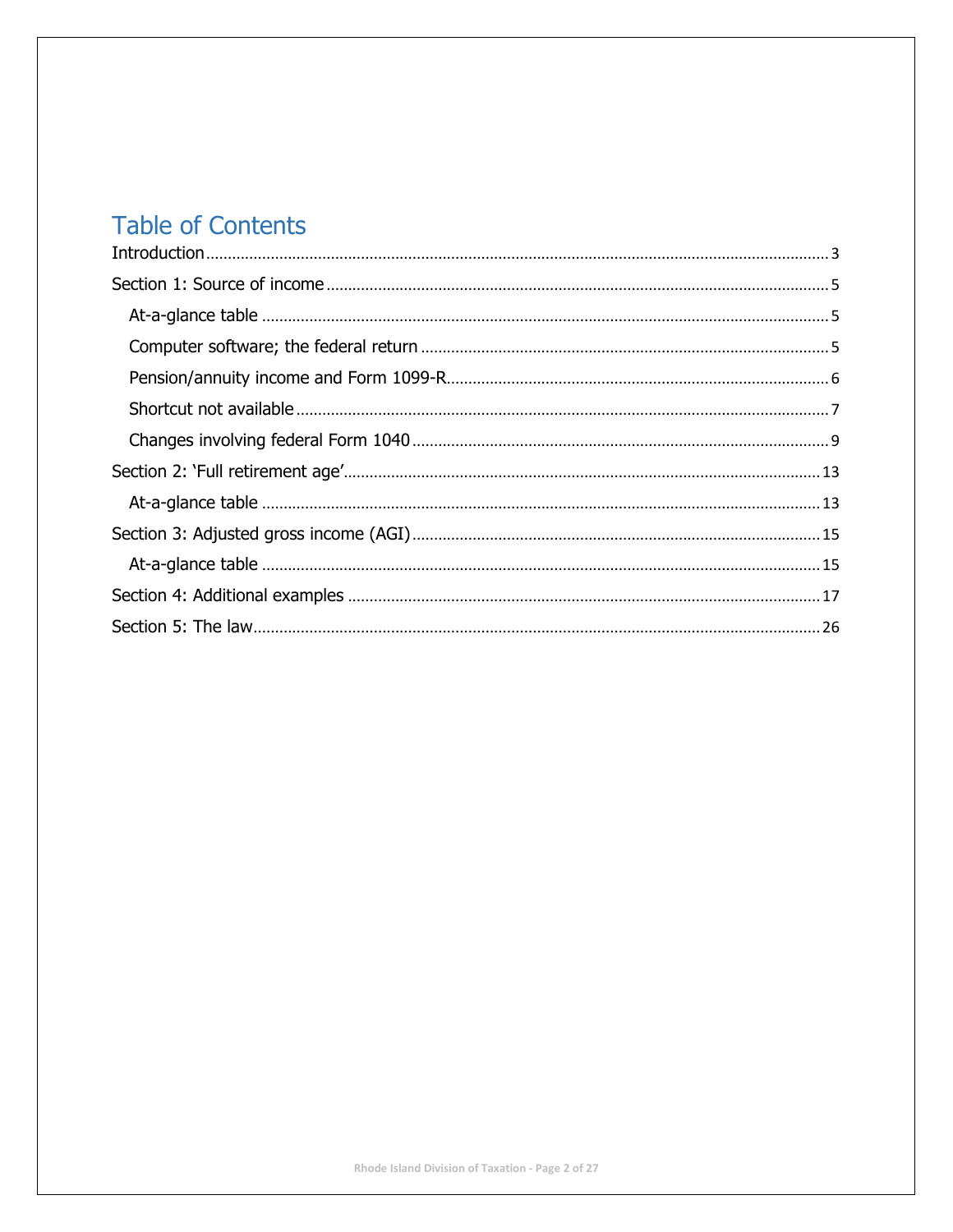# <span id="page-2-0"></span>**Introduction**

A Rhode Island personal income tax modification applies for income from private-sector pensions, government pensions, 401(k) plans, 403(b) plans, military retirement pay, annuities, and other such sources.

Approved by the Rhode Island General Assembly, and signed into law by Rhode Island Governor Gina M. Raimondo on June 24, 2016, it applies for tax years beginning on or after January 1, 2017.<sup>1</sup>

Thus, the new modification first appeared in tax forms and instructions during the 2018 filing season, covering tax year 2017.

How does it work? In a nutshell, you are eligible for the tax break if you clear all three of the following hurdles:

- 1) Your federal adjusted gross income (AGI) includes taxable income from pensions, 401(k) plans, annuities, and/or other such sources (see partial list on right side of this page);
- 2) You have reached "full retirement age" as defined by the Social Security Administration; and
- 3) Your federal AGI is below a certain amount (\$80,000 for someone who is single, \$100,000 for a married couple filing a joint return, as adjusted for inflation).<sup>2</sup>

If you are eligible, up to \$15,000 of your federally taxable income from pensions, 401(k) plans, annuities, or other such sources will escape Rhode Island personal income tax.

 $\overline{\phantom{a}}$ 

# What counts?

What counts for purposes of Rhode Island's modification involving income from pensions, annuities, and other sources?

"Income" for purposes of this modification includes, but is not limited to, income from the following that is properly included in your federal adjusted gross income:

- $\blacksquare$  401(k) plans
- $= 403(b)$  plans
- $= 457(b)$  plans
- · military retirement pay
- **Exercise 1 Federal government pensions**
- **Example 3 state government pensions**
- **local government pensions**
- **·** private-sector pensions
- annuities

<sup>1</sup> See Rhode Island Public Law 2016, ch. 142, art. 13, § 16, codified at Rhode Island General Laws § 44-30-12. The modification first appeared on Division of Taxation forms in early 2018, covering the 2017 tax year.

 $2$  Amounts are subject to annual adjustment for inflation for tax years beginning on or after January 1, 2018, as required under Rhode Island General Laws § 44-30-12.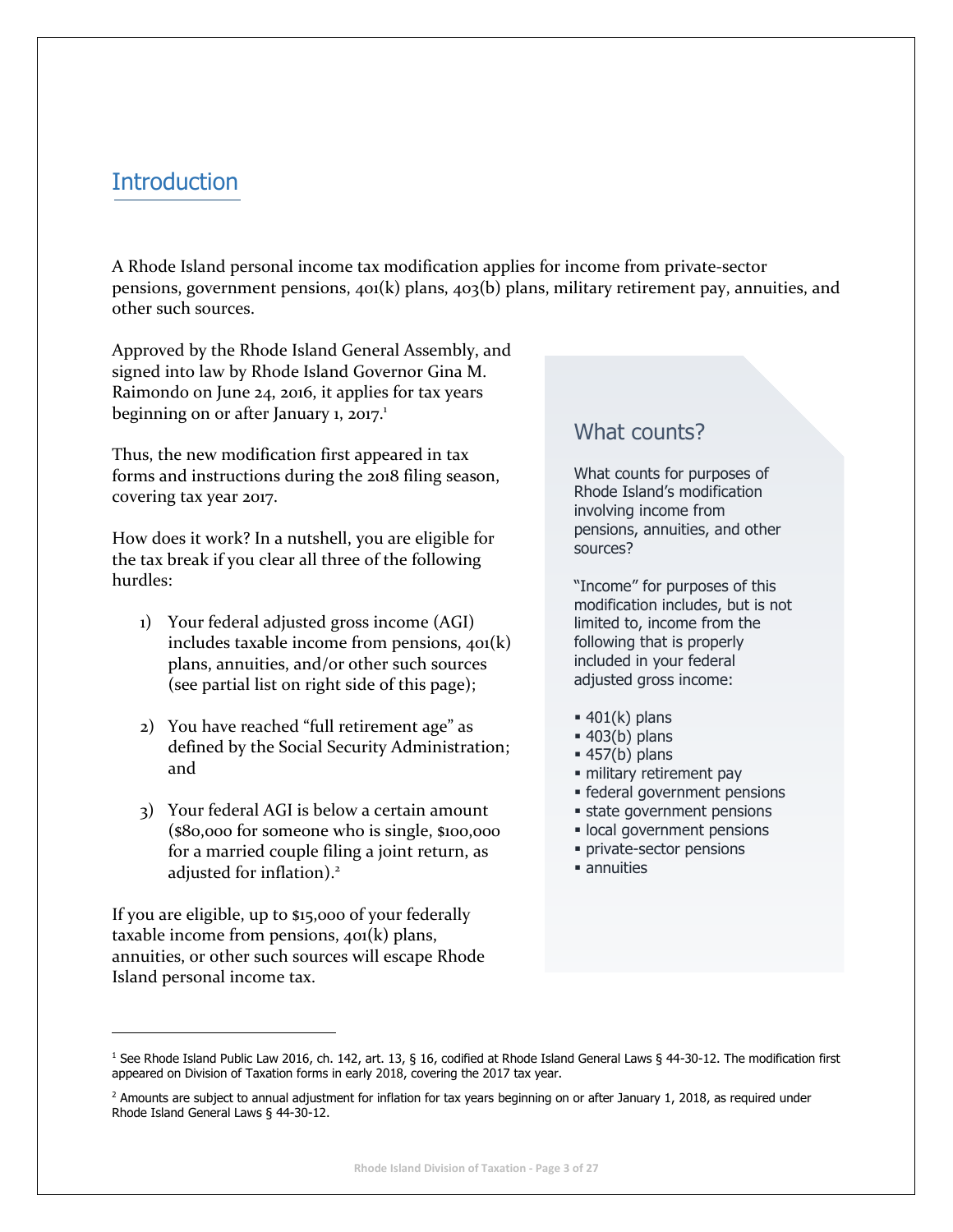Assuming that you are eligible and are in the 3.75 percent Rhode Island personal income tax bracket, the new provision could save you approximately \$563 in Rhode Island personal income tax.

The following pages provide information, including examples, on how the new modification works and how it might apply to you.

There's a separate section in this guide for each of the three hurdles mentioned on the previous page: one involves the source of your income, one involves your age, and one involves your AGI.<sup>3</sup>

 $\overline{a}$ 

<sup>&</sup>lt;sup>3</sup> This publication revises and supersedes Rhode Island Division of Taxation Publication 2017-01, posted October 3, 2017. Revisions were prompted, in part, by changes to federal tax forms and federal tax publications that were effective for the 2018 tax year.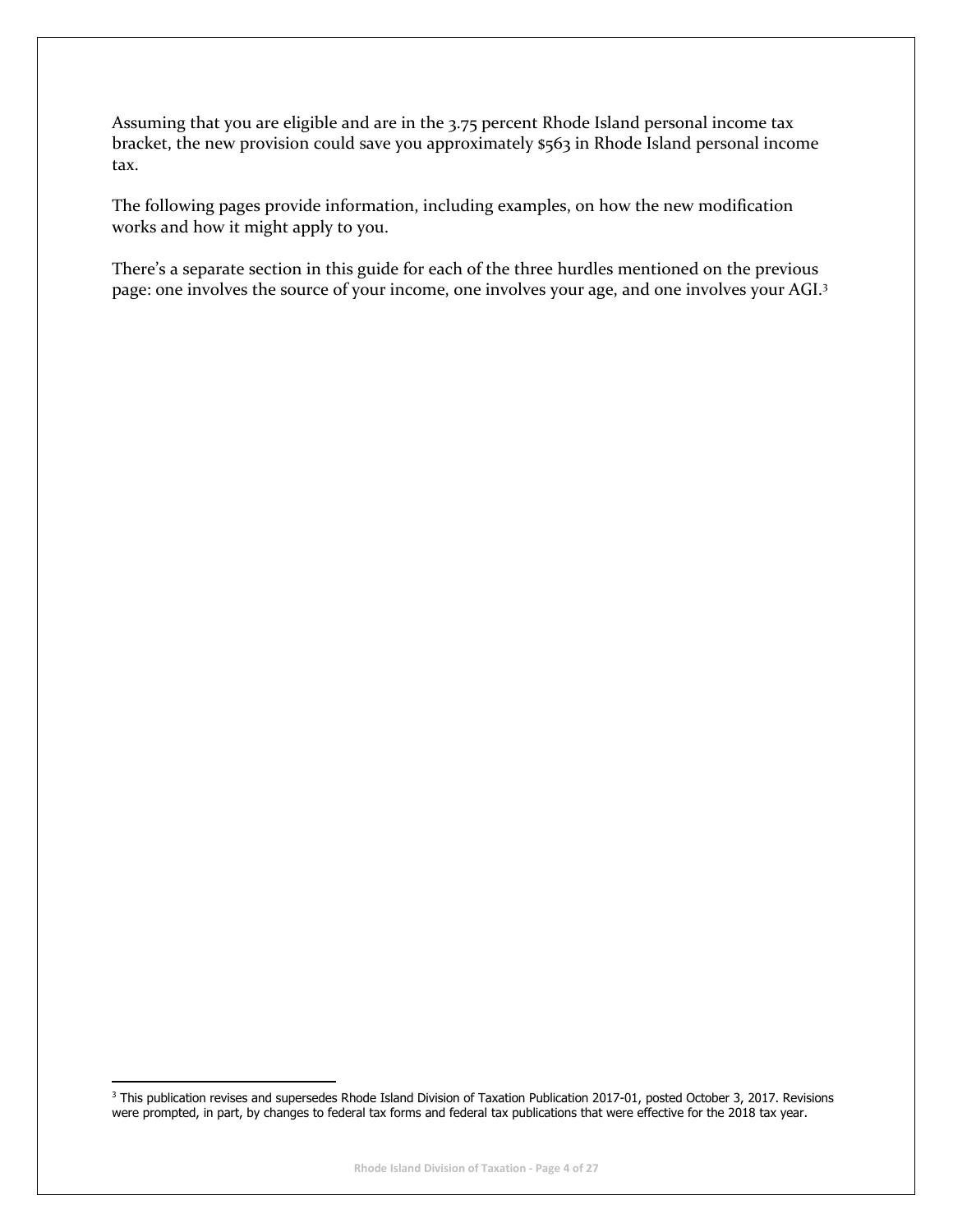# <span id="page-4-0"></span>Section 1: Source of income

It's sometimes called the "pension/annuity" tax break. However, those aren't the only sources of income that qualify for the tax break.

Income from individual retirement accounts (IRAs) does not count – whether that income is from a traditional IRA, Roth IRA, SEP-IRA, or other type of IRA. But there are many other sources of income involving retirement savings that do count.

### <span id="page-4-1"></span>At-a-glance table

The following table provides an at-a-glance summary of some items that count, and some items that do not count, for purposes of Rhode Island's pension/annuity income modification under Rhode Island General Laws § 44-30-12.

## **Pension and annuity income: What counts, what doesn't**

In general, if you have income from one or more sources listed in the first column below, and that income is included in your federal adjusted gross income (AGI), it will count for purposes of Rhode Island's modification for pension/annuity income. Although federal rules govern federal returns, the Division of Taxation as a convenience provides the following partial list of what does and doesn't count as taxable pension/annuity income for purposes of Rhode Island's modification:

| <b>Income from the following counts:</b>                                                                                           | Income from the following does not<br>count: |  |  |  |  |
|------------------------------------------------------------------------------------------------------------------------------------|----------------------------------------------|--|--|--|--|
| Private and government pensions                                                                                                    | Individual retirement accounts (IRAs)        |  |  |  |  |
| Annuities                                                                                                                          | Corrective distributions <sup>1</sup>        |  |  |  |  |
| $401(k)$ plans                                                                                                                     | Completed rollovers <sup>2</sup>             |  |  |  |  |
| $403(b)$ plans                                                                                                                     | SEP-IRAS                                     |  |  |  |  |
| $457(b)$ plans                                                                                                                     | SIMPLE-IRAs                                  |  |  |  |  |
| Military retirement pay                                                                                                            |                                              |  |  |  |  |
| Life insurance annuity contracts                                                                                                   |                                              |  |  |  |  |
| Profit-sharing plans                                                                                                               |                                              |  |  |  |  |
| <sup>1</sup> Corrective distributions (including earnings) of excess salary deferrals or excess contributions to retirement plans. |                                              |  |  |  |  |

<sup>2</sup> Completed direct rollovers from an employer's qualified retirement plan (QRP) to another QRP or to an IRA or simplified employee pension (SEP).

Note: Line 4b of U.S. Form 1040 is where the taxable portion of one's pensions and/or annuities is reported for the 2018 tax year. See also IRS Publication 575, "Pension and Annuity Income." Rhode Island's tax break for pension and annuity income applies for tax years beginning on or after January 1, 2017, and various eligibility rules apply.

### <span id="page-4-2"></span>Computer software; the federal return

More than 80 percent of Rhode Island personal income tax returns are prepared and electronically filed ("e-filed"), using computer tax-preparation software.

Thus, for most tax preparers and taxpayers, the computer will "figure out" which sources of income will count for purposes of this Rhode Island tax break.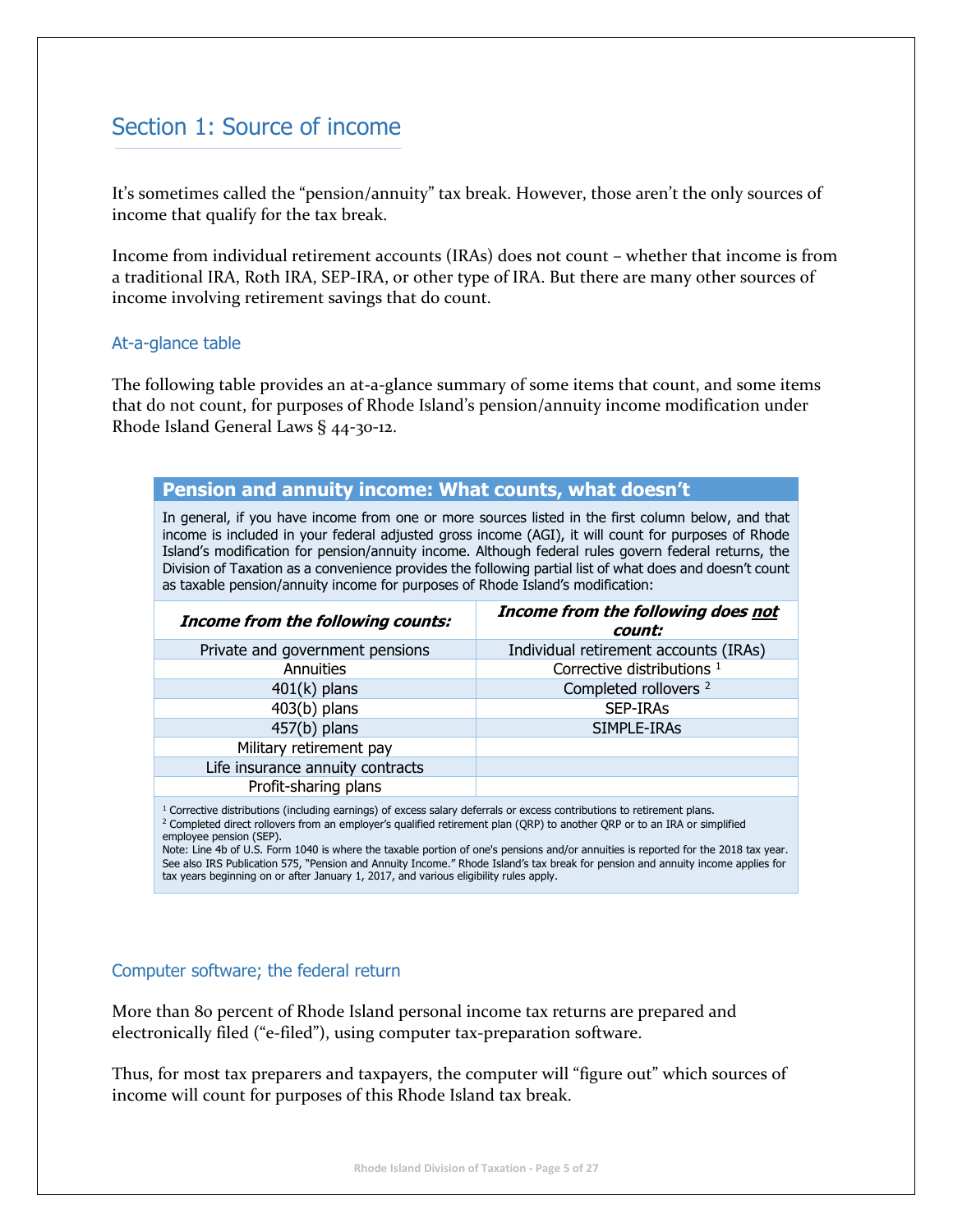Still, it helps to know about some of the nuts and bolts of the tax break, if only to make sure that your tax-preparation software is working correctly. Also, those who prepare their returns on paper need to know how the tax break works, too.

## <span id="page-5-0"></span>Pension/annuity income and Form 1099-R

For purposes of Rhode Island's tax break involving income from pensions, 401(k) plans, and other such sources, you must determine the source of the income, and whether the income is taxable at the federal level.

Fortunately, this isn't difficult in most cases. The amount that you receive in any given year from a pension, a  $401(k)$  plan, a  $403(k)$  plan, an annuity, or other such source – is reported by the payer on a special form.

In other words, the organization that distributed the amount to you during the calendar year must, shortly after the close of that year, send a record of that distribution to you and to the IRS. It's typically done on Form 1099-R. (The full title of Form 1099-R is: "Distributions From Pensions, Annuities, Retirement or Profit-Sharing Plans, IRAs, Insurance Contracts, etc.")

By looking at your copy of Form 1099-R, you should be able to tell at a glance the source of the income. For example, if the Form 1099-R shows a distribution from an IRA, it doesn't count for purposes of Rhode Island's tax break. However, if the Form 1099-R shows a distribution from a pension, or a 401(k) plan, or other such source, it does count for purposes of the Rhode Island tax break.

# What's taxable?

The determination of what represents federally taxable income from pensions and annuities is made at the federal level.

However, the Division of Taxation in this publication is providing some general guidance, including examples, to tax preparers and taxpayers as an aid in compliance.

(When it comes to federal tax matters, taxpayers should consult their tax professional, the Internal Revenue Service, and/or federal tax law, federal tax cases, and federal regulations.)

You also should be able to tell from your Form 1099-R (and/or other sources) what portion of the distribution is taxable for federal tax purposes – and therefore will count for purposes of the Rhode Island tax break. For example, if the income shown on your Form 1099-R must be included on line 4b (as well as line 4a) of your U.S. Form 1040, it counts for purposes of the Rhode Island tax break – unless it's IRA income, which does not count. The instructions on your Form 1099-R will be helpful in this regard.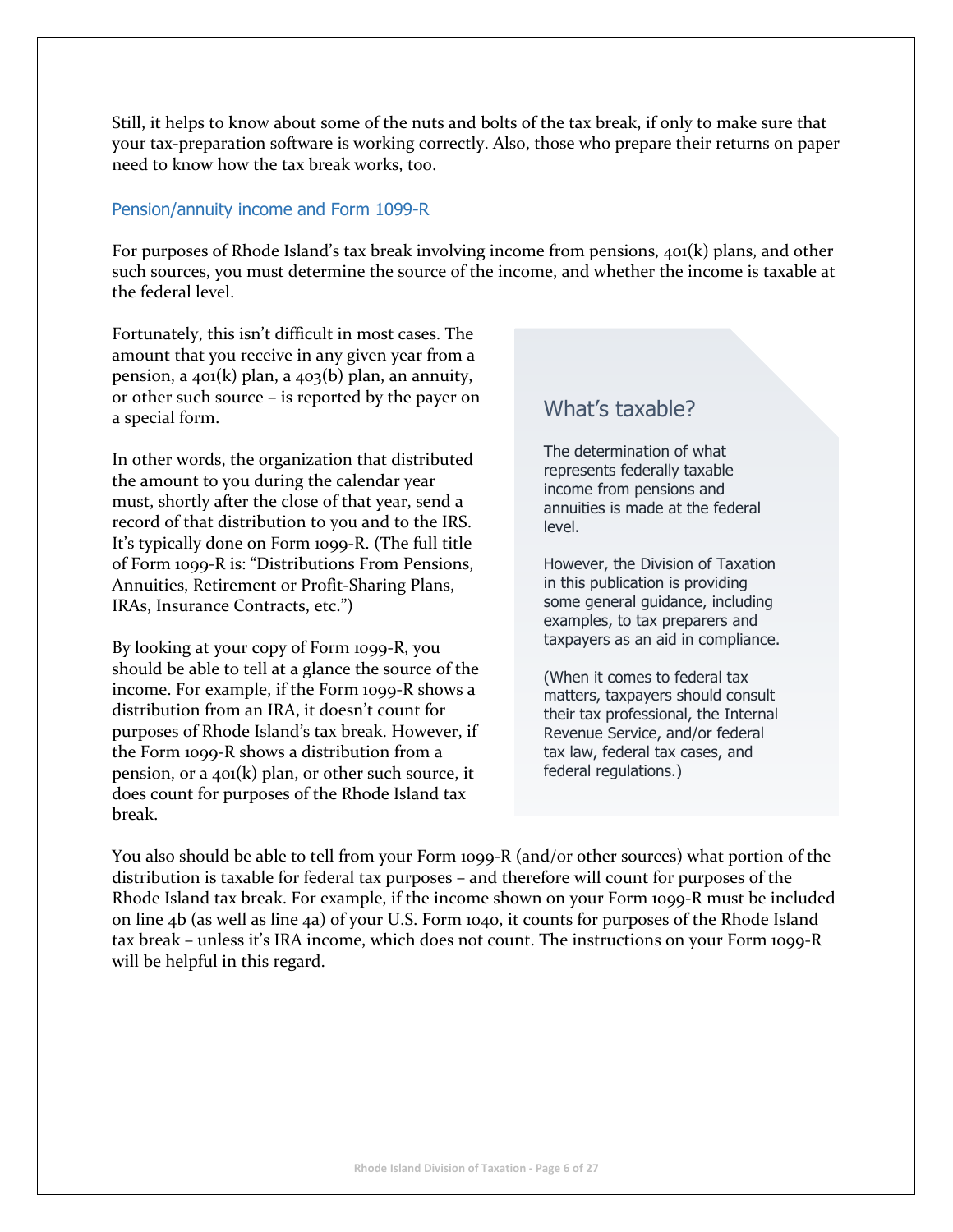*(A portion of U.S. Form 1099-R, for the 2018 tax year, is shown below, with the form's number and title highlighted in yellow)*

| PAYER'S name, street address, city or town, state or province,<br>country, ZIP or foreign postal code, and phone no. |                        | 2а | CORRECTED (if checked)<br><b>Gross distribution</b><br>Taxable amount                       |              |   | OMB No. 1545-0119<br>2018                                  |  | <b>Distributions From</b><br><b>Pensions, Annuities,</b><br><b>Retirement or</b><br><b>Profit-Sharing Plans,</b><br><b>IRAs, Insurance</b> |  |
|----------------------------------------------------------------------------------------------------------------------|------------------------|----|---------------------------------------------------------------------------------------------|--------------|---|------------------------------------------------------------|--|--------------------------------------------------------------------------------------------------------------------------------------------|--|
|                                                                                                                      |                        | 2b | Taxable amount<br>not determined                                                            |              |   | $1099 - R$<br>Form<br>Total<br>distribution                |  | <b>Contracts, etc.</b><br>Copy B<br><b>Report this</b>                                                                                     |  |
| <b>PAYER'S TIN</b>                                                                                                   | <b>RECIPIENT'S TIN</b> | з  | Capital gain (included<br>in box 2a)                                                        |              |   | 4 Federal income tax<br>withheld                           |  | income on your<br>federal tax<br>return. If this<br>form shows<br>federal income                                                           |  |
| <b>RECIPIENT'S name</b>                                                                                              |                        | 5  | Employee contributions/<br><b>Designated Roth</b><br>contributions or<br>insurance premiums |              | 6 | Net unrealized<br>appreciation in<br>employer's securities |  | tax withheld in<br>box 4, attach<br>this copy to<br>your return.                                                                           |  |
| Street address (including apt. no.)                                                                                  |                        |    | <b>Distribution</b>                                                                         | IRA/<br>SED/ | 8 | Other                                                      |  |                                                                                                                                            |  |

In summary, taxable distributions from pensions, annuities,  $40(1k)$  plans,  $403(b)$  plans, governmental 457(b) plans, and military retirement pay count as "pension and/or annuity income" for purposes of Rhode Island's pension/annuity income modification under Rhode Island General Laws § 44-30-12.

Put another way, all taxable distributions properly included on line 4b of your U.S. Form 1040, in accordance with federal tax law and federal tax regulations, count for purposes of Rhode Island's modification on pension/annuity income – unless it's IRA income, which does not count.

## <span id="page-6-0"></span>Shortcut not available

The Rhode Island legislation that created the Rhode Island tax break described in this publication uses the term "pension and/or annuity income" – a reference to a line which, at the time the law was enacted, was on the Form U.S. 1040. That provided a shortcut for tax preparation purposes, too: Whatever income was included on that particular line – line 16b of your U.S. Form 1040, or line 12b of your U.S. Form 1040A – was included for purposes of Rhode Island's modification.

In other words, whatever you properly included as taxable pension income and/or taxable annuity income on your federal return (whether U.S. Form 1040 or U.S. Form 1040A) counted for purposes of Rhode Island's new tax break.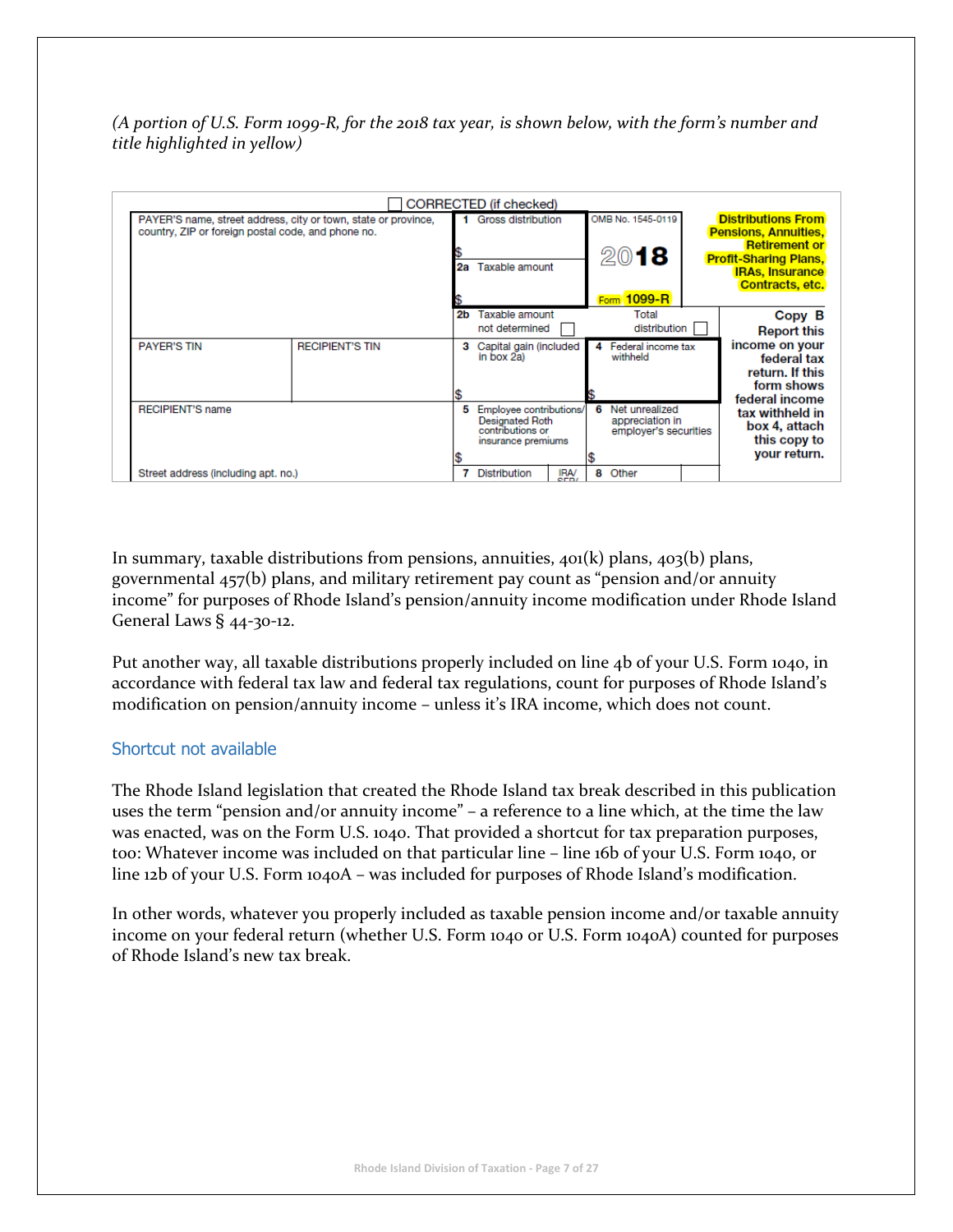For tax year 2016, for example, the amount of your taxable pension/401(k)/annuity income was shown on line 16b of Form U.S. 1040.

*(Screenshot of U.S. Form 1040 below, for 2016 tax year)*

|                                 |                                                                                                                                                                                                                                            | ililes abi |
|---------------------------------|--------------------------------------------------------------------------------------------------------------------------------------------------------------------------------------------------------------------------------------------|------------|
| <b>Income</b>                   | Wages, salaries, tips, etc. Attach Form(s) W-2                                                                                                                                                                                             |            |
|                                 | 8a<br>Taxable interest. Attach Schedule B if required<br>8a                                                                                                                                                                                |            |
|                                 | Tax-exempt interest. Do not include on line 8a   8b  <br>b                                                                                                                                                                                 |            |
| <b>Attach Form(s)</b>           | Ordinary dividends. Attach Schedule B if required<br>9а<br>9а                                                                                                                                                                              |            |
| W-2 here, Also<br>attach Forms  | Qualified dividends 9b<br>b                                                                                                                                                                                                                |            |
| W-2G and                        | Taxable refunds, credits, or offsets of state and local income taxes enterchanger and represent and represent<br>10 <sup>°</sup><br>10                                                                                                     |            |
| 1099-R if $tax$                 | 11<br>11                                                                                                                                                                                                                                   |            |
| was withheld.                   | 12 <sup>2</sup><br>12 <sup>2</sup><br>Business income or (loss). Attach Schedule C or C-EZ                                                                                                                                                 |            |
|                                 | Capital gain or (loss). Attach Schedule D if required. If not required, check here ▶<br>13<br>13                                                                                                                                           |            |
| If you did not<br>$get a W-2$ , | 14<br>14<br>Other gains or (losses). Attach Form 4797.                                                                                                                                                                                     |            |
| see instructions.               | 15 <sub>b</sub><br>IRA distributions.<br>15a<br>15a<br><b>b</b> Taxable amount                                                                                                                                                             |            |
|                                 | <b>16a</b> Pensions and annuities<br>$\Phi$ Taxable amount $\sum$ .<br>16 <sub>b</sub><br>16a                                                                                                                                              |            |
|                                 | 17<br>Rental real estate, royalties, partnerships, S corporations, trusts, etc. Attach Schedule E<br>17                                                                                                                                    |            |
|                                 | 18<br>18                                                                                                                                                                                                                                   |            |
|                                 | 19<br>19<br>Unemployment compensation enters and the set of the set of the set of the set of the set of the set of the set of the set of the set of the set of the set of the set of the set of the set of the set of the set of the set o |            |
|                                 | Social security benefits 20a<br>h Tavable amount<br>20 <sub>h</sub><br>20a                                                                                                                                                                 |            |

If you used U.S. Form 1040A for tax year 2016, the amount of your taxable pension/401(k)/annuity income was shown on Line 12b.

*(Screenshot of U.S. Form 1040A below, for 2016 tax year)*

| <b>Income</b>     |                                                                                   |                 |  |
|-------------------|-----------------------------------------------------------------------------------|-----------------|--|
|                   | Wages, salaries, tips, etc. Attach Form(s) W-2.                                   |                 |  |
| Attach            |                                                                                   |                 |  |
| Form(s) W-2       | <b>Taxable interest. Attach Schedule B if required.</b><br>8a                     | 8a              |  |
| here. Also        | Tax-exempt interest. Do not include on line 8a.<br>8b<br>b                        |                 |  |
| attach<br>Form(s) | Ordinary dividends. Attach Schedule B if required.<br>9а                          | 9a              |  |
| $1099 - R$ if tax | Qualified dividends (see instructions).<br>9b<br>b                                |                 |  |
| was               | Capital gain distributions (see instructions).<br>10                              | 10              |  |
| withheld.         | <b>IRA</b><br>Taxable amount<br>11a<br>11 <sub>b</sub>                            |                 |  |
| If you did not    | distributions.<br>11a<br>(s <del>ee instruct</del> ions).                         | 11 <sub>b</sub> |  |
| get a W-2, see    | Pensions and<br>126<br>l2b<br>Taxable amount                                      |                 |  |
| instructions.     | annuities.<br>12a<br>(see instructions).                                          | 12 <sub>b</sub> |  |
|                   |                                                                                   |                 |  |
|                   | Unemployment compensation and Alaska Permanent Fund dividends.<br>13              | 13              |  |
|                   | Social security<br>Taxable amount<br>14a<br>14b                                   |                 |  |
|                   | benefits.<br>14a<br>(see instructions).                                           | 14b             |  |
|                   |                                                                                   |                 |  |
|                   | $\triangle$ Add lines 7 through 14b (for right column). This is your total income | $-4E$           |  |

Whether you prepared and filed your federal income tax return using U.S. Form 1040 or U.S. Form 1040A, the amount of your taxable pension/401(k)/annuity income could easily be found, because there was a specific line for it on the federal form. (Income from IRAs was reported on a separate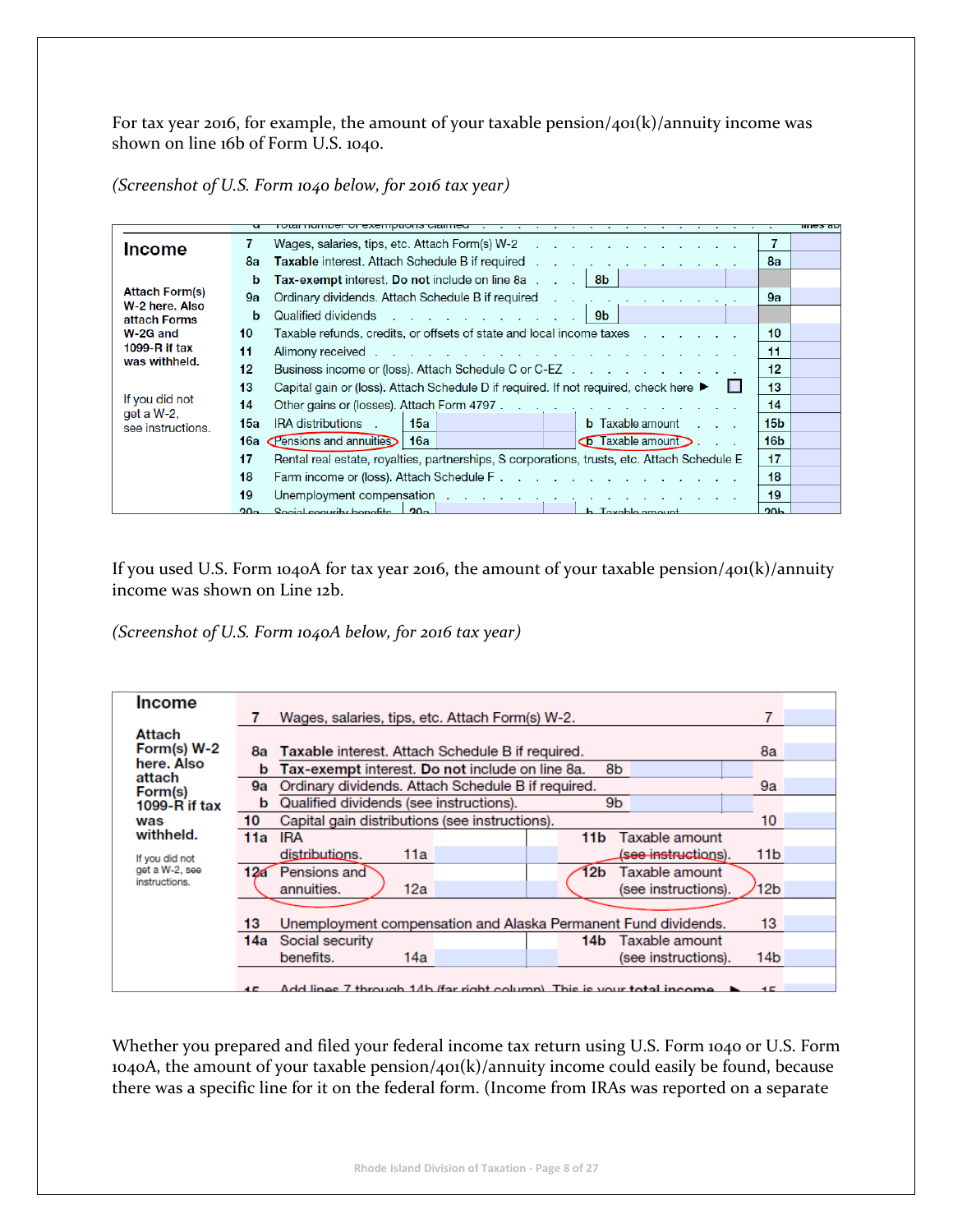line of the U.S. Form 1040 or U.S. Form 1040A, and that was helpful, given that IRA distributions don't count for purposes of Rhode Island's pension/annuity modification.)

## <span id="page-8-0"></span>Changes involving federal Form 1040

However, beginning with the 2019 filing season (for 2018 tax year returns), the Internal Revenue Service made some changes to the federal form. For example, the IRS eliminated U.S. Form 1040A (and also U.S. Form 1040EZ). The IRS also combined, onto a single line, income from pensions and income from IRAs.

## *(Screenshot of U.S. Form 1040 below, for 2018 tax year)*



That resulted in some benefits and drawbacks from a tax preparation standpoint. For example, instead of having to choose which federal form to use, everyone now uses a single form: U.S. Form 1040. Also, instead of listing income from IRAs on one line, and income from pensions and annuities on another line, you now list all of the income from all of those sources on just one line.

These changes took effect for the 2019 filing season, covering returns for the 2018 tax year. In the

instructions for the U.S. Form 1040 for the 2019 filing season, the IRS included a tip regarding this matter. *(See screenshot at right on this page)*

Therefore, if you have income from IRAs, and you have income from sources such as  $401(k)$  plans,  $403(k)$  plans, Section  $457$ plans, military retirement pay, and/or annuities, it all goes on the same line: line 4a of your U.S. Form 1040.

The portion of such income that is taxable for federal purposes goes on line 4b of your U.S. Form 1040.

# Lines 4a and 4b **IRAs, Pensions, and Annuities**

If you have IRA distributions **TIP** and/or pension and annuity payments, unlike in prior years when you entered these amounts on different lines, this year they will be combined and reported on the same line.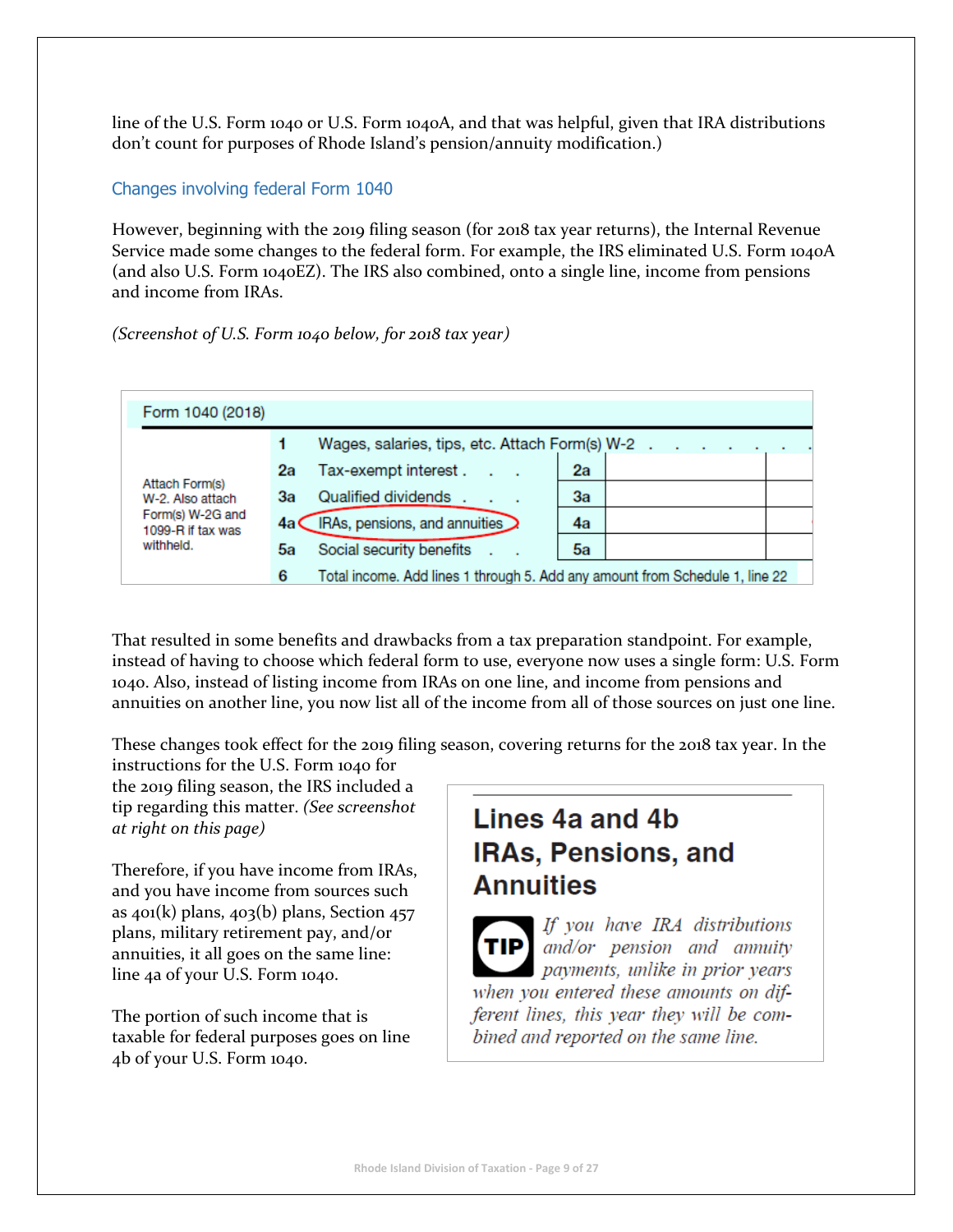Purely from a tax preparation standpoint, line 4b of your U.S. Form 1040 will serve as a shortcut for some taxpayers, but not for others.

For example, if line 4b of your U.S. Form 1040 includes taxable income only from pensions,  $40(k)$ plans, military retirement pay, or other such sources, it will all count for purposes of the Rhode Island tax break.

However, if line 4b of your U.S. Form 1040 includes taxable income from IRAs as well as from pensions, 401(k) plans, military retirement pay, or other such sources, some of it will count for purposes of the Rhode Island tax break and some will not. In that case, you'll have to "look through" line 4b to determine the exact source of the income – which of it counts for purposes of the Rhode Island tax break and which of it does not.

Here's another way to look at it:

To determine what income qualifies for purposes of Rhode Island's modification involving income from pensions, 401(k) plans, annuities, or other such sources, look to see how much income is listed on line 4b of your U.S. Form 1040, then figure out how much of that is from pensions, 401(k) plans, annuities, or other such sources. Up to \$15,000 of that amount qualifies under Rhode Island's modification. (Remember that income from IRAs does not count for purposes of the Rhode Island modification.)

*(Screenshot of U.S. Form 1040 below, for 2018 tax year.)*

|           | Wages, salaries, tips, etc. Attach Form(s) W-2                               |    |                                 |                |  |
|-----------|------------------------------------------------------------------------------|----|---------------------------------|----------------|--|
| 2a        | Tax-exempt interest                                                          | 2a | <b>b</b> Taxable interest       | 2 <sub>b</sub> |  |
| Зa        | Qualified dividends                                                          | 3a | <b>b</b> Ordinary dividends     | 3 <sub>b</sub> |  |
| 4a (      | IRAs, pensions, and annuities                                                | 4a | <b>b</b> Taxable amount         | 4b             |  |
| <u>5а</u> | Social security benefits<br>$\sim$ $\sim$ $\sim$                             | 5a | <b>b</b> Taxable amount         | 5 <sub>b</sub> |  |
| 6         | Total income. Add lines 1 through 5. Add any amount from Schedule 1, line 22 |    | the contract of the contract of | 6              |  |

*Please note that, for convenience, some screenshots in this publication, and the associated line references, involve federal tax forms for certain tax years. The form and line references may be different for future tax years.*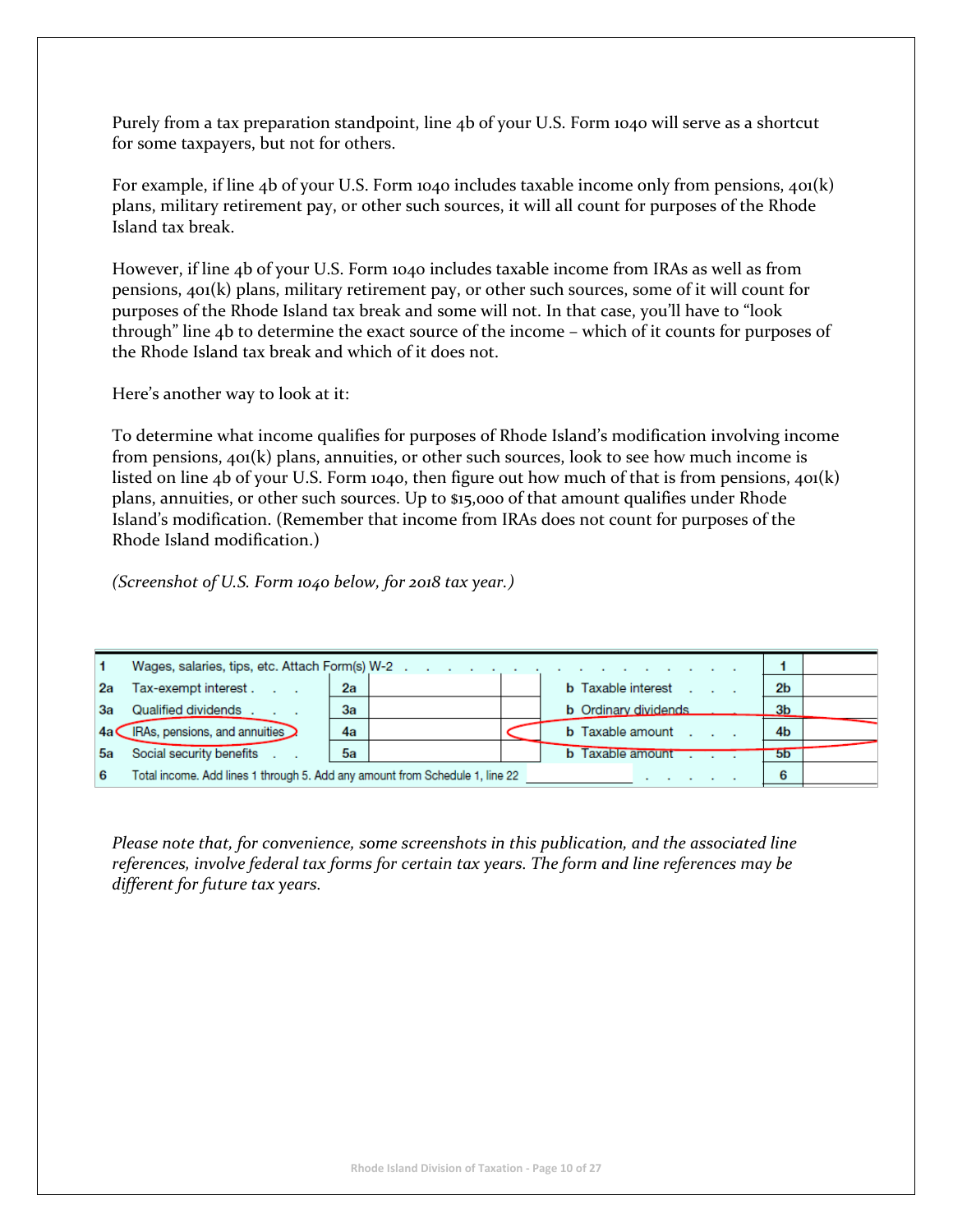#### EXAMPLE

Noah is a retired federal government employee. He receives income from a federal government pension. A Form 1099-R is sent to him each year showing, among other things, the taxable portion of his federal government pension. He enters the amount of that taxable portion on line 4b on his federal income tax return. The amount counts as "pension and/or annuity income" for purposes of Rhode Island's new tax break. (Noah still must clear all other required hurdles to actually qualify for Rhode Island's new tax break, including those involving age and income, as described elsewhere in this publication.)

#### EXAMPLE

Emma is retired from a business. She regularly withdraws money from a 401(k) plan. A Form 1099-R is sent to her each year showing, among other things, the taxable portion of her 401(k) plan distributions. She enters the amount of that taxable portion on line 4b on her federal income tax return. The amount counts as "pension and/or annuity income" for purposes of Rhode Island's new tax break. (Emma still must clear all other required hurdles to qualify for Rhode Island's new tax break, including those involving age and income, as described elsewhere in this publication.)

#### EXAMPLE

When Liam retired from a corporation, he chose to transfer everything from his retirement savings plan at work directly into an Individual Retirement Account (IRA). At around the time he turned 70, he began making regular withdrawals from his IRA. Each January, the IRA custodian sends a Form 1099-R to him and to the IRS, showing, among other things, the total amount of those withdrawals. He reports the withdrawal information as "IRA distributions" on the appropriate line of his U.S. Form 1040. Liam is not eligible for Rhode Island's new tax break because the break does not apply to IRA withdrawals (also known as "distributions"). That is the case even if Liam clears all other required hurdles for Rhode Island's new tax break, as described elsewhere in this publication. (This example assumes that Liam has no income from pensions, annuities, 401(k) plans, or other such sources. He may be eligible for a separate Rhode Island tax break involving Social Security benefits, depending on his circumstances.)

### Following are some related points:

- **•** Taxable distributions must be reported by you as income on your federal return even if a distribution is not shown on a Form 1099-R.
- If a distribution on your Form 1099-R is shown as "Taxable amount not determined", you must determine the taxable amount.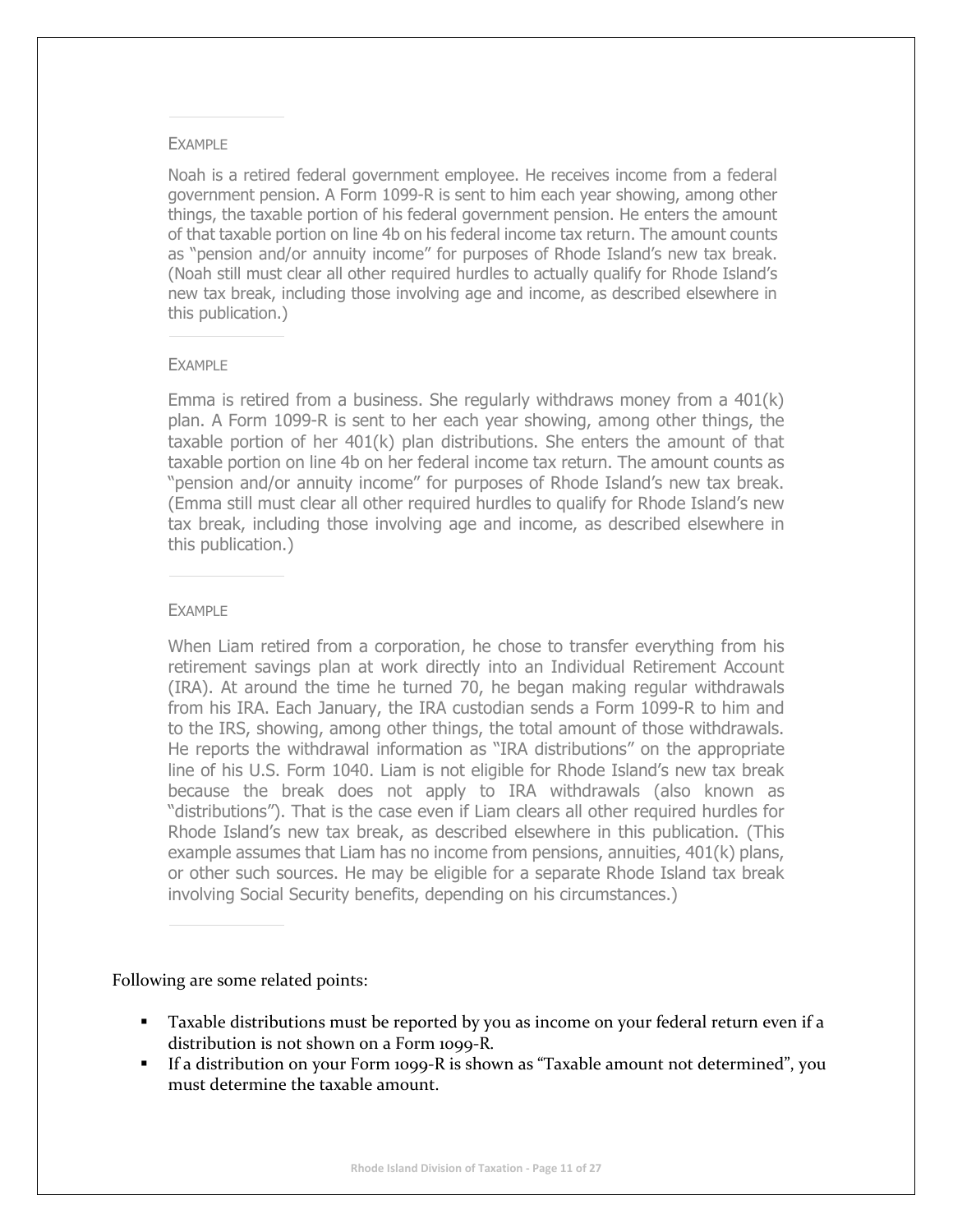- Certain distributions shown on Form 1099-R do not count for purposes of Rhode Island's pension/annuity income modification, including IRA distributions.
- Only taxable distributions properly included in line 4b of your federal income tax return, in accordance with federal tax law and federal tax regulations, count for purposes of Rhode Island's modification on pension/annuity income.

When it comes to federal tax matters, consult your tax professional, the Internal Revenue Service, and/or federal tax laws, federal tax regulations, and federal tax cases.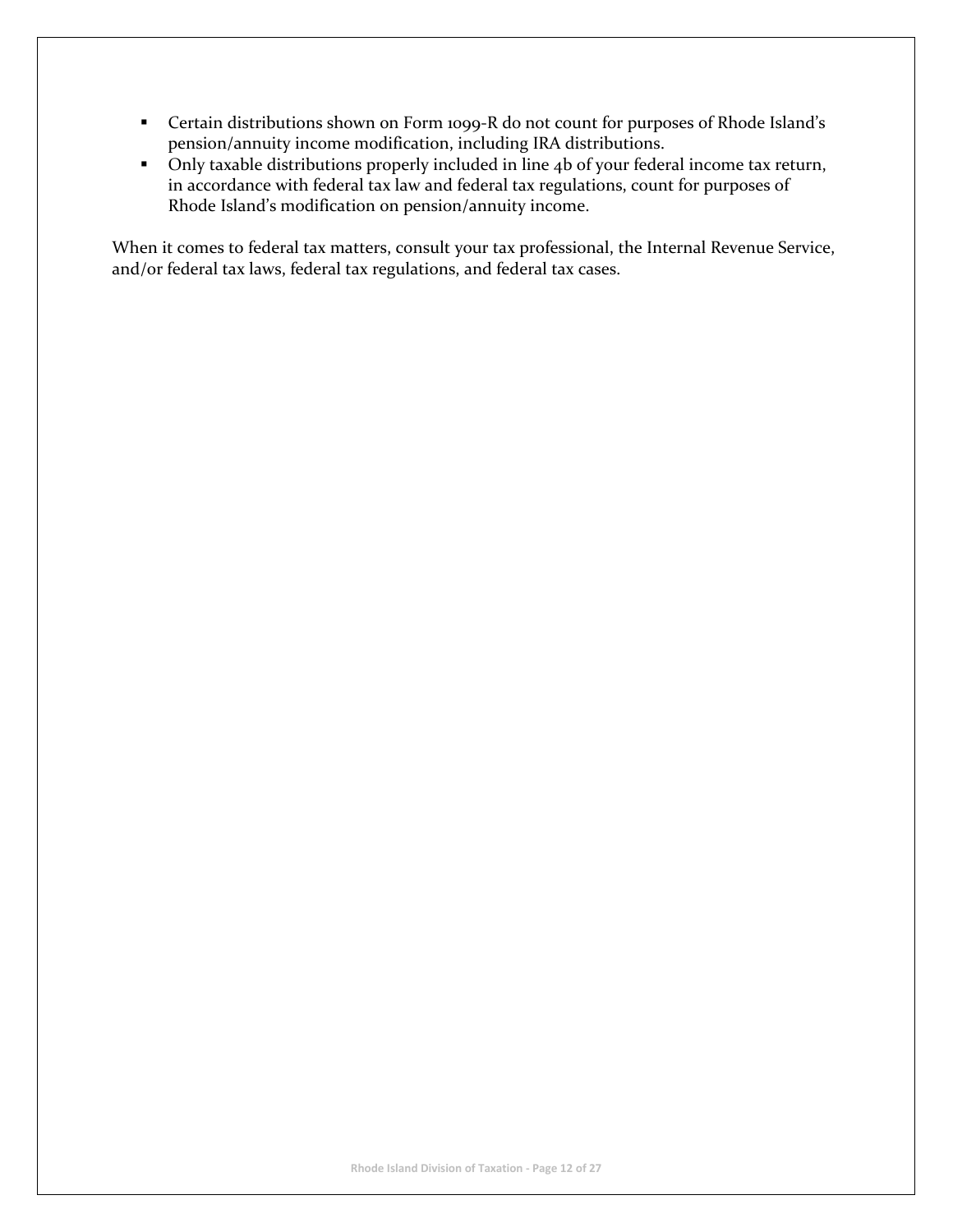# <span id="page-12-0"></span>Section 2: 'Full retirement age'

To qualify for Rhode Island's modification for pension/annuity income, you must have reached full retirement age. Full retirement age is determined based on Social Security rules. At one time, full retirement age was deemed to be age 65. However, your full retirement age for Social Security purposes now depends on your year of birth. Please see the following table for more information.

## <span id="page-12-1"></span>At-a-glance table

The following table provides an at-a-glance summary of the rules regarding Social Security full retirement age for purposes of Rhode Island's pension/annuity income modification under Rhode Island General Laws § 44-30-12.

| Pension and annuity income: Finding your 'full retirement age'                                                                                                                                                                                                                                                                                        |                                |  |  |  |  |  |
|-------------------------------------------------------------------------------------------------------------------------------------------------------------------------------------------------------------------------------------------------------------------------------------------------------------------------------------------------------|--------------------------------|--|--|--|--|--|
| "Full retirement age" for Social Security purposes used to be age 65. Nowadays, however, your "full"<br>retirement age" depends on when you were born, as the following shows.                                                                                                                                                                        |                                |  |  |  |  |  |
| If you were born in                                                                                                                                                                                                                                                                                                                                   | Your "full retirement age" is: |  |  |  |  |  |
| 1943-1954                                                                                                                                                                                                                                                                                                                                             | 66                             |  |  |  |  |  |
| 1955                                                                                                                                                                                                                                                                                                                                                  | 66 and two months              |  |  |  |  |  |
| 1956                                                                                                                                                                                                                                                                                                                                                  | 66 and four months             |  |  |  |  |  |
| 1957                                                                                                                                                                                                                                                                                                                                                  | 66 and six months              |  |  |  |  |  |
| 1958                                                                                                                                                                                                                                                                                                                                                  | 66 and eight months            |  |  |  |  |  |
| 1959                                                                                                                                                                                                                                                                                                                                                  | 66 and ten months              |  |  |  |  |  |
| 1960 or later                                                                                                                                                                                                                                                                                                                                         | 67                             |  |  |  |  |  |
| Note: If you were born on January 1 of any year, refer to previous year in table. For married couple filing joint return, "full<br>retirement age" test applies to each spouse. If only one spouse has reached full retirement age, Rhode Island pension/annuity<br>income modification applies only to that spouse's taxable pension/annuity income. |                                |  |  |  |  |  |

#### EXAMPLE

Olivia, 70, is single and retired. She is eligible for Rhode Island's new tax break involving pension and annuity income because she has already reached full retirement age (as defined by Social Security rules). Whether Olivia can actually claim the new tax break will depend on whether she meets the other requirements of the provision, including the amount of her income and what type of income she has in retirement.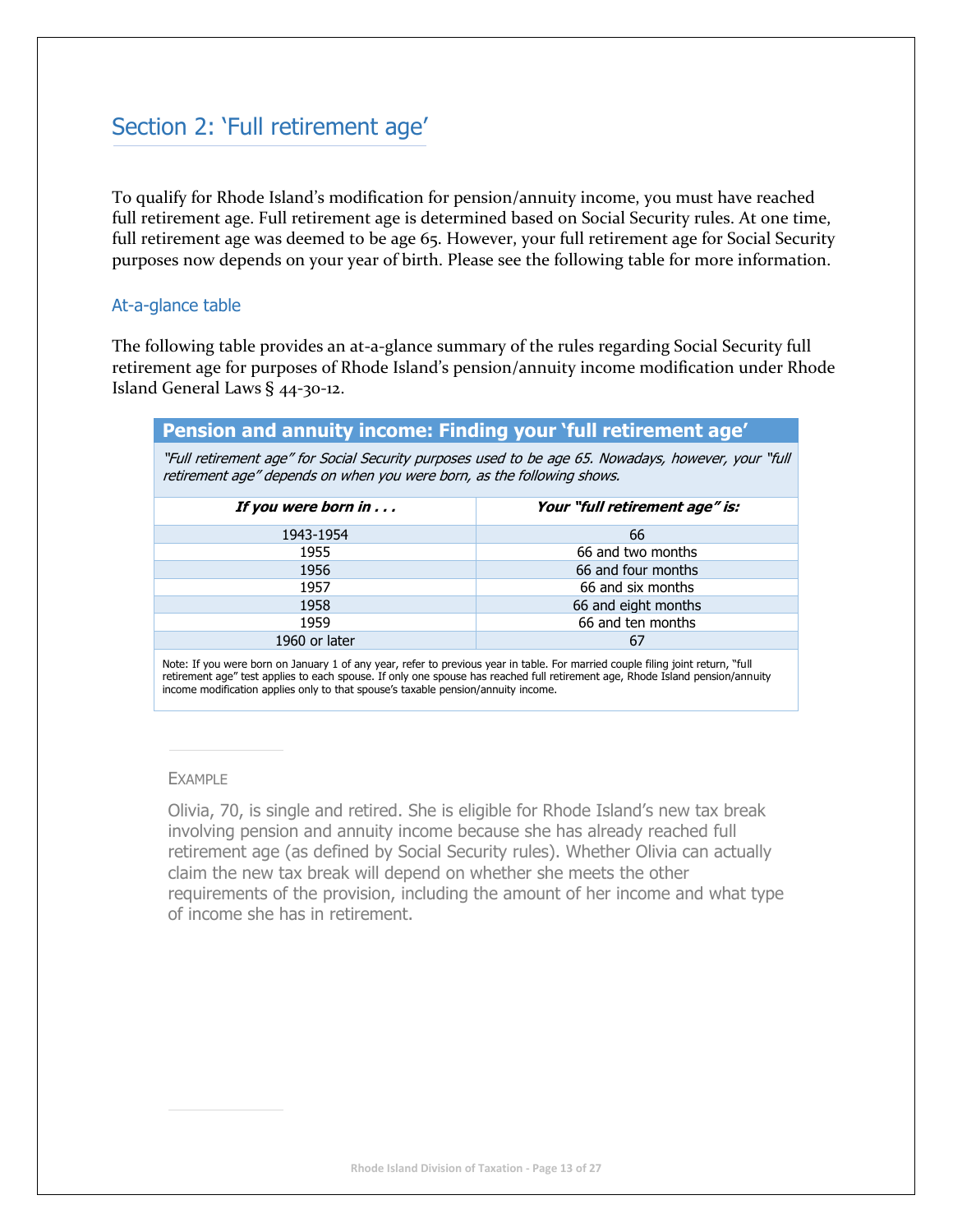#### EXAMPLE

William, 64, is single and retired. During his working years, he was employed as a public schoolteacher. The school district did not participate in Social Security. Thus, William did not contribute to Social Security. He did contribute to the municipal pension plan, which provides him with pension benefits in retirement. William is not eligible for Rhode Island's new tax break involving pension and annuity income because he has not reached full retirement age under Social Security Administration rules.

Note: Even though William did not contribute to Social Security, he is still subject to the "full retirement age" test for purposes of the new Rhode Island tax break – and that test is based on Social Security Administration rules. Once William does reach full retirement age, he will be eligible for Rhode Island's new tax break involving pension and annuity income (his municipal schoolteacher pension counts), assuming that he passes the program's income test.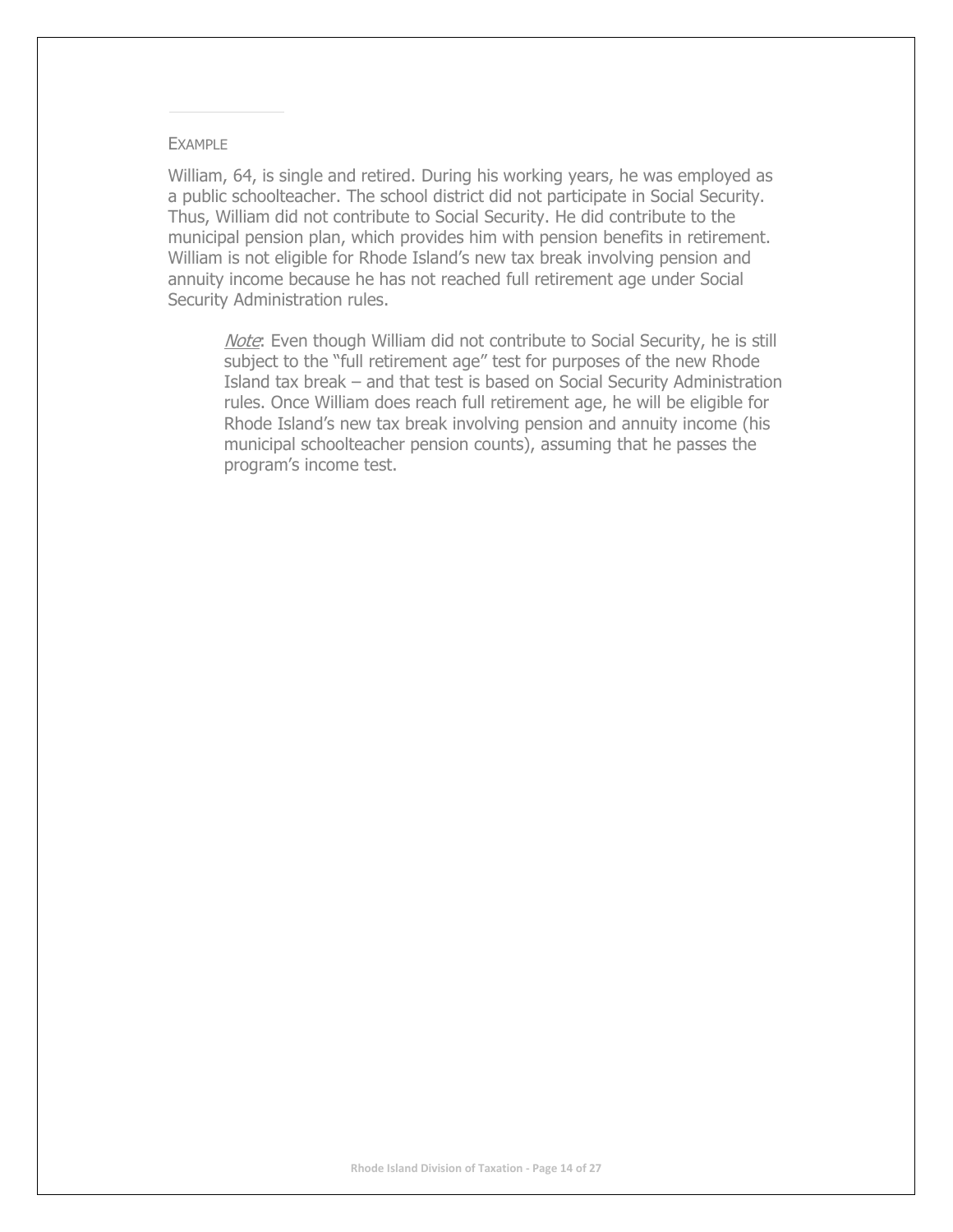# <span id="page-14-0"></span>Section 3: Adjusted gross income (AGI)

Income is one of the key factors in determining whether you qualify for Rhode Island's personal income tax modification for income from military retirement pay; federal, state, and local government pensions; 401(k) and other employer-sponsored retirement-savings plans; and other such sources.

Which income limit applies to you depends on your filing status – and the income limits are subject to an annual adjustment based on inflation.

The adjusted figures are typically posted just before the start of the tax-filing season. Therefore, as you begin the filing season, make sure to check the most current version of the Rhode Island Form RI-1040 and instructions to make sure you are using the correct income limits.

For example, when the tax break first took effect, for the 2017 tax year, the income limits worked as follows:

- If you were single, your federal AGI had to be less than \$80,000.
- If you were married and filing a joint return, your federal AGI had to be less than \$100,000.

("Federal AGI" is a number found on page 2 of your federal income tax return, toward the top.)

## <span id="page-14-1"></span>At-a-glance table

The following table provides an at-a-glance summary of the rules regarding the income limits for purposes of Rhode Island's pension/annuity income modification under Rhode Island General Laws § 44-30-12, based on inflation-adjusted numbers for the 2018 tax year.

| Pension and annuity income: 2018 income threshold                                                                                                           |                      |  |  |  |  |
|-------------------------------------------------------------------------------------------------------------------------------------------------------------|----------------------|--|--|--|--|
| YOU MAY OUALIFY FOR THE MODIFICATION IF YOUR INCOME FALLS BELOW A CERTAIN AMOUNT                                                                            |                      |  |  |  |  |
| You file your return as:                                                                                                                                    | Your federal AGI is: |  |  |  |  |
| • single, head of household                                                                                                                                 | Less than \$81,900   |  |  |  |  |
| · married filing jointly, or qualifying widow, or qualifying widower                                                                                        | Less than \$102,400  |  |  |  |  |
| Note: First column refers to filing status on your Rhode Island personal income tax return. For a married couple filing a joint Rhode Island return, income |                      |  |  |  |  |

threshold applies to couple's combined federal adjusted gross income (AGI). By statute, income thresholds are adjusted annually for inflation for tax years beginning on or after January 1, 2018. For purposes of Rhode Island's modification for income from pensions, 401(k) plans, annuities, and other such sources, filing status on your Rhode Island return must be the same as filing status on your federal return. For tax year 2018, income threshold for "married filing separately" filing status was \$81,925.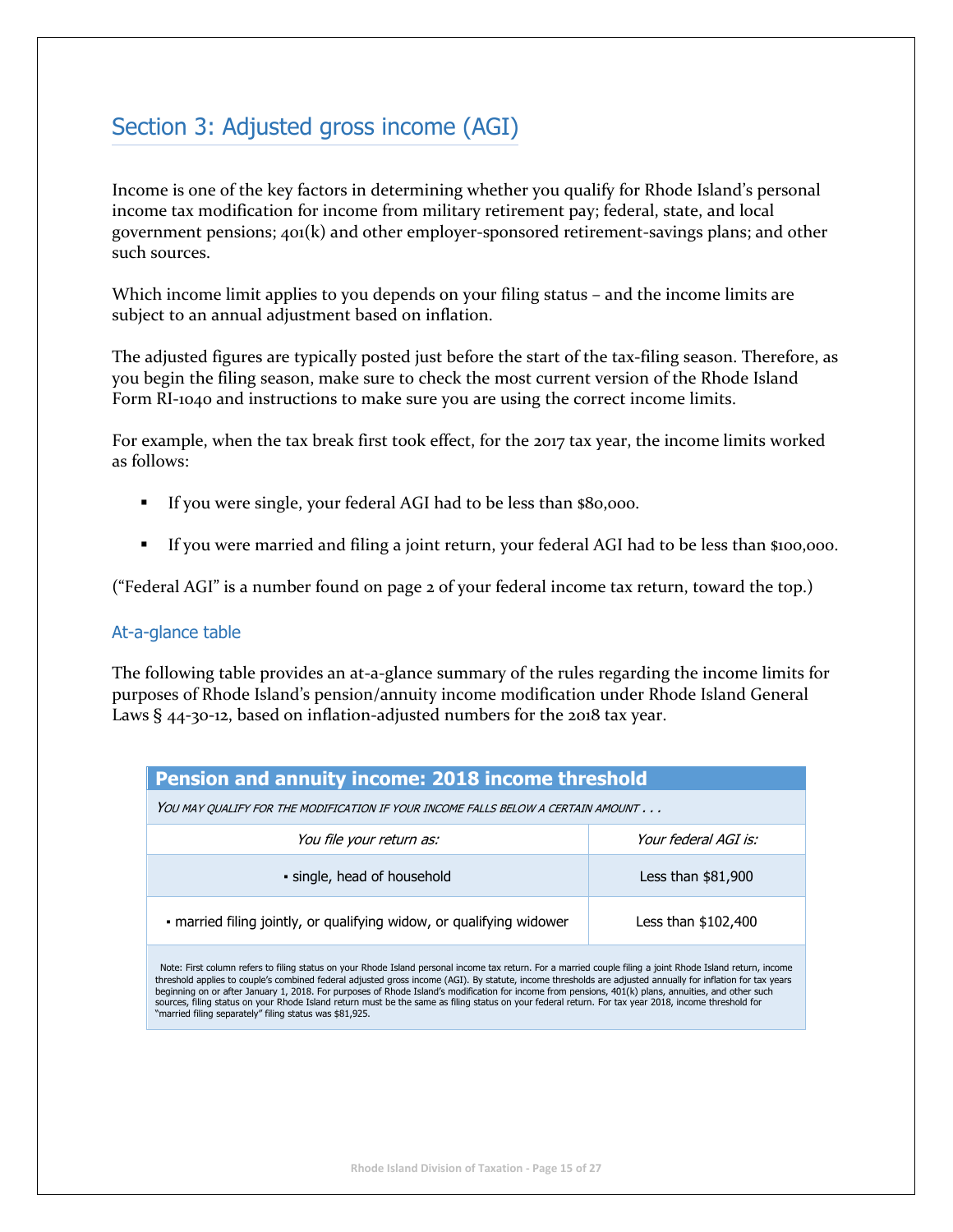#### EXAMPLE

Sophia, 82, is single. For 2018, she has \$75,000 in federal adjusted gross income. She is eligible for Rhode Island's new tax break involving 403(b)/pension/annuity income because her \$75,000 in federal adjusted gross income is below the \$81,900 limit for someone who is single.

#### EXAMPLE

James, 72, and Isabella, 68, are married, retired, and file a joint personal income tax return. For 2018, they have a total of \$175,000 in federal adjusted gross income. They are not eligible for the tax break because their federal adjusted gross income exceeds the \$102,400 limit which applies for a married couple filing a joint income tax return.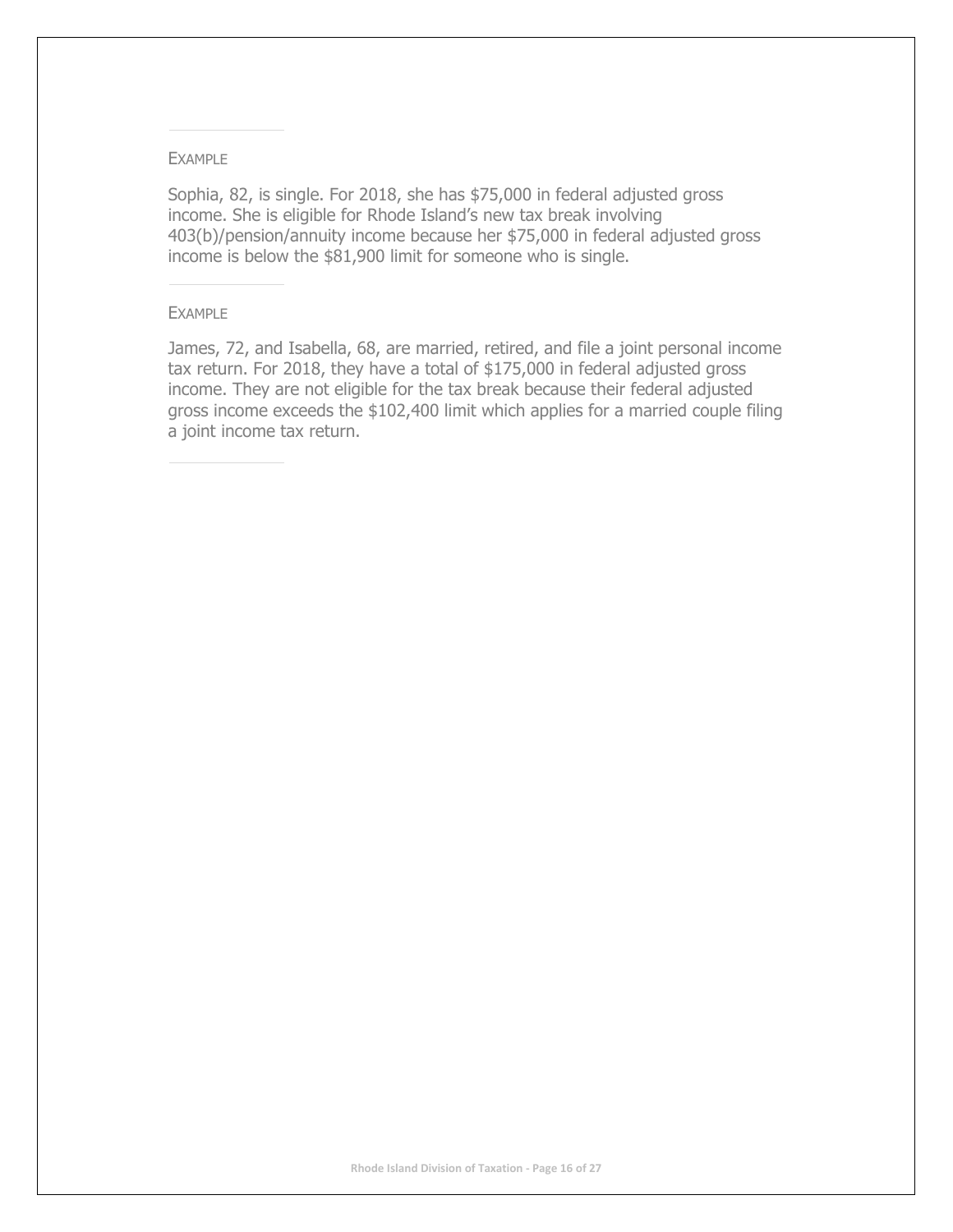# <span id="page-16-0"></span>Section 4: Additional examples

In reviewing the following examples, please keep in mind the three-part test involved in the pension/annuity income modification:

- 1) At least some of your pension and/or annuity income must be taxed at the federal level;
- 2) You must have reached "full retirement age" based on Social Security Administration rules; and
- 3) Your federal adjusted gross income must be below a certain amount. The amount is subject to an annual adjustment for inflation. (For the 2018 tax year, the limit is \$81,900 if the filing status on your Rhode Island return is single or head of household; \$81,925 if your filing status is married filing separately; \$102,400 if your filing status is married filing jointly or qualifying widow or widower.)

EXAMPLE  $# 1$ 

Benjamin, 65, is single. For 2018, he has \$50,000 in federal adjusted gross income, which is made up of the following:

- **.** \$10,000 in taxable Social Security benefits
- \$20,000 in IRA distributions (withdrawals)
- **.** \$20,000 from a defined benefit pension plan

Note: Benjamin does not qualify for Rhode Island's pension/annuity income modification. That is because he has cleared only two of the three main hurdles of the tax break. He has pension/annuity income taxable at the federal level (only his income from a defined benefit pension plan counts for this purpose). His \$50,000 in federal adjusted gross income falls below the threshold (which, for someone like Benjamin, who is single, is \$81,900). However, because Benjamin is 65 years old, he has not reached "full retirement age" as defined by Social Security rules.

## $FXAMP$   $# 2$

Mia, 72, who is single, had \$1,000 in interest income from Rhode Island municipal bonds in 2018. Her income also consisted of the following:

- **\$15,000 from taxable Social Security retirement benefits**
- **.** \$20,000 in taxable military retirement pay
- **.** \$20,000 in taxable IRA distributions
- $\approx$  \$24,500 in taxable 401(k) plan distributions.

Note: Mia qualifies for Rhode Island's pension/annuity income modification. She has reached full retirement age, some of her 401(k) plan distributions and military retirement pay counts for purposes of the taxable income test, and her federal AGI is \$79,500, which is just shy of the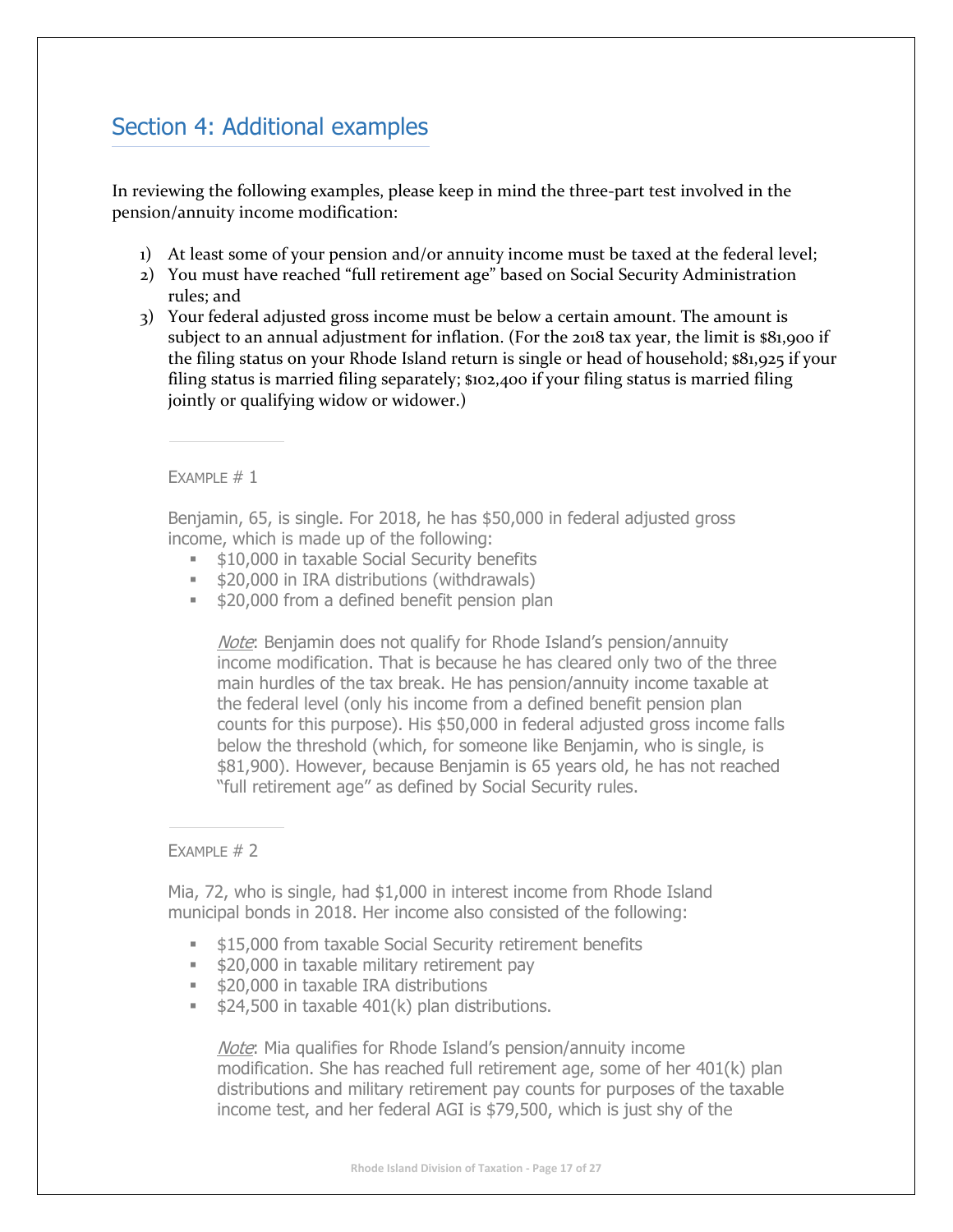\$81,900 limit. Her \$1,000 in interest income from Rhode Island municipal bonds is free of federal and Rhode Island income tax, so it does not count as part of her federal adjusted gross income. (Also, under a separate provision of Rhode Island General Laws, which is not the subject of this publication, her taxable Social Security benefits will escape Rhode Island tax.)

#### EXAMPLE  $# 3$

Jacob, 72, who is single, has \$38,000 in federal adjusted gross income for 2018, which is made up of the following:

- \$15,000 from taxable Social Security retirement benefits
- **. \$10,000 in taxable military retirement** pay
- \$8,000 in taxable IRA distributions
- $\bullet$  \$5,000 in taxable 401(k) plan distributions.

Note: Jacob qualifies for the tax break involving pension and/or annuity income. He passes the "full retirement age" test, and his overall income is below the applicable threshold.

His \$10,000 in taxable military retirement pay and \$5,000 in taxable distributions from a 401(k) plan will count for purposes of Rhode Island's pension/annuity income modification – and will escape Rhode Island tax.

In addition, under a separate provision of Rhode Island General Laws (which is not the subject of this

## Note

In the example at left, some of Jacob's income counts for purposes of Rhode Island's new tax break on pension/401(k)/403(b) income, but some does not.

Income from the following does count:

- · military retirement pay
- $-401(k)$

Income from the following does not count:

- IRA
- Social Security benefits\*

\* A separate section of Rhode Island tax law provides a personal income tax break for Social Security benefits under certain circumstances.

publication), his \$15,000 in taxable Social Security benefits will escape Rhode Island tax.

Thus, in this example, in 2018, of his \$38,000 in federal adjusted gross income, only his \$8,000 in taxable IRA distributions would end up being reported as income for Rhode Island purposes, and none would be taxed because it would be covered by his standard deduction.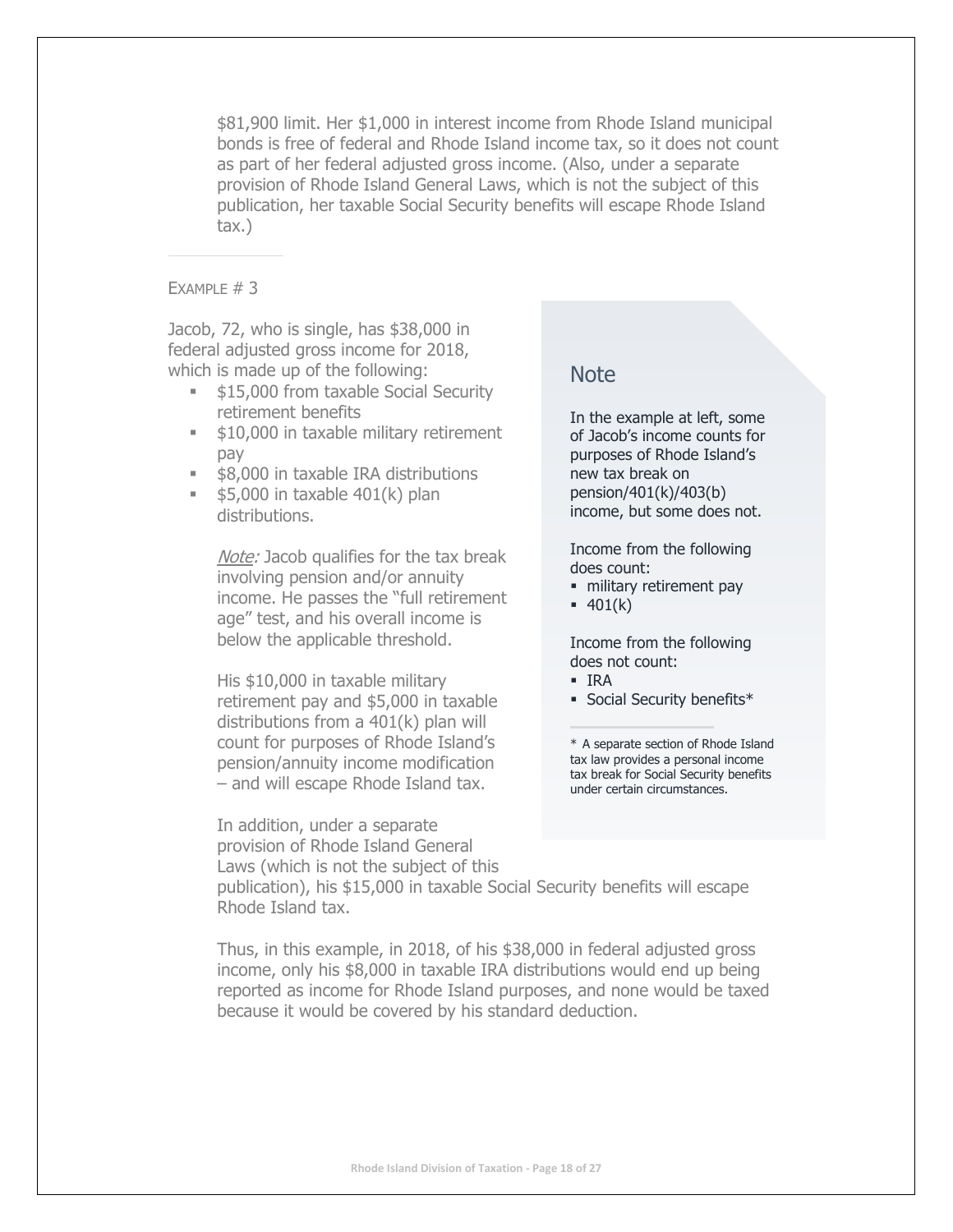EXAMPLE  $# 4$ 

Michael, 68, and Charlotte, 67, are married and file a joint return. They have federal adjusted gross income of \$95,000 for 2018, which is made up of the following:

- **.** \$50,000 in wages from Michael's job.
- \$25,000 in Michael's taxable military retirement pay.
- \$20,000 in taxable distributions from Charlotte's 401(k) plan distributions.

Note: Michael and Charlotte qualify for the tax break involving pension and/or annuity income because they pass all three tests:

1.) They have some pension and/or annuity income that is taxed at the federal level (his taxable military retirement pay and her withdrawals from a 401(k) plan);

2.) Each of them is of full retirement age as defined by the Social Security Administration; and

3.) Their income falls below the \$102,400 limit for a married couple filing a joint return.

Michael and Charlotte have a total of \$45,000 in federally taxable pension/annuity income. Under the new Rhode Island tax modification for pension/annuity income, the \$15,000 limit applies on a per-person basis. So in this example, \$15,000 of his military retirement pay, and \$15,000 of her 401(k) plan distributions, count for purposes of the tax break. Thus, \$30,000 of the couple's pension/annuity income will be tax-free for Rhode Island purposes.

### EXAMPLE  $# 5$

Elijah, 68, and Abigail, 67, are married and file a joint return. They have federal adjusted gross income of \$95,000 for 2018, which is made up of the following:

- **. \$50,000 in wages from Elijah's job.**
- **.** \$25,000 in Elijah's taxable military retirement pay.
- **.** \$17,000 in taxable distributions from Elijah's 401(k) plan.
- \$3,000 in taxable distributions from Abigail's 403(b) plan distributions.

Note: Elijah and Abigail qualify for the tax break involving pension and/or annuity income because they pass all three tests:

1.) They have pension and/or annuity income that is taxed at the federal level: his taxable military retirement pay, distributions from his 401(k) plan, and distributions from her 403(b) plan;

2.) Elijah and Abigail both have reached full retirement age as defined by the Social Security Administration; and

3.) Their income falls below the \$102,400 limit for a married couple filing a joint return.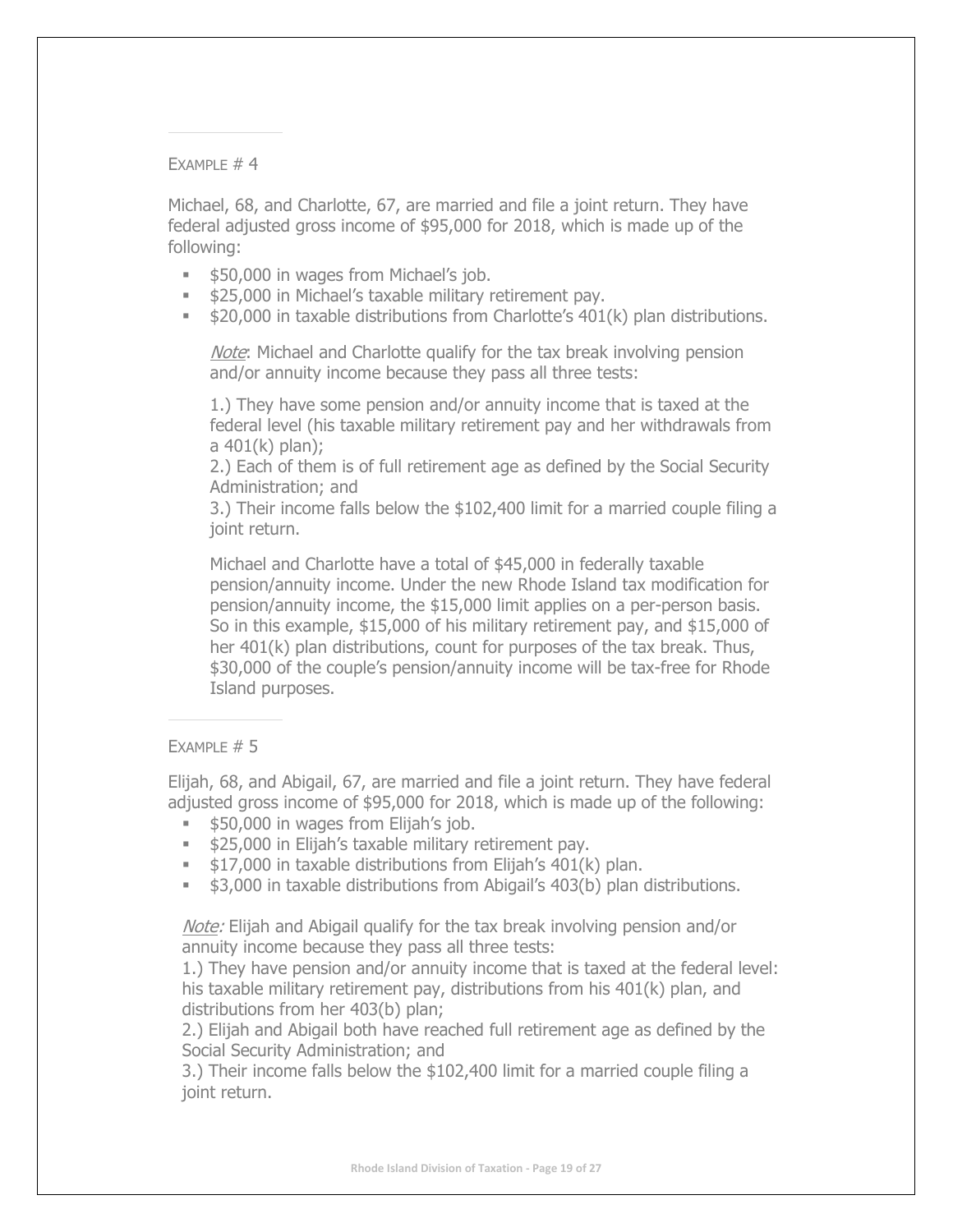All of Abigail's \$3,000 in taxable distributions from her 403(b) plan qualify for the tax break involving pension and/or annuity income. However, only the first \$15,000 of Elijah's taxable pension/annuity income qualifies. That is because the statutory limit of \$15,000 applies per person. Thus, in this example, Elijah and Abigail are able to reduce, by a combined total of \$18,000, the amount of their income that will be subject to Rhode Island personal income tax.

EXAMPLE  $# 6$ 

Ethan, 69, and Emily, 68, are married and file a joint return. They have federal adjusted gross income of \$103,000 for the 2018 tax year, which is made up of the following:

- **.** \$75,000 in wages from his job
- **.** \$20,000 in her taxable military retirement pay
- **.** \$4,000 in taxable distributions from his 403(b) plan
- \$4,000 from her part-time job.

Note: Ethan and Emily are married. If they file a joint federal and Rhode Island return, they would not qualify for the tax break involving pensions, annuities, and other such income, because the couple's \$103,000 in federal adjusted gross income exceeds the program's \$102,400 limit which applies for a married couple filing a joint return for 2018.

However, if he files his own return, and she files her own return, each using the "married filing separately" filing status, each could qualify for the tax break involving income from pensions, annuities, and other such sources. That's because the income "limit" under the program is \$81,925 (for 2018) for someone who is married filing separately; he would qualify, based on his \$79,000 in income, and she would qualify, based on her \$24,000 in income.

If someone wants to use the "married filing separately" status, the person must use it on his or her federal return and on his or her Rhode Island return. So, in this example, Ethan would have to use the "married filing separately" filing status on his federal and Rhode Island returns, and Emily would have to use the "married filing separately" filing status on her federal and Rhode Island returns. Their tax advisor would have to explain to them that there are many disadvantages – and some advantages – to electing the "married filing separately" filing status, and what this would mean for their tax and financial picture.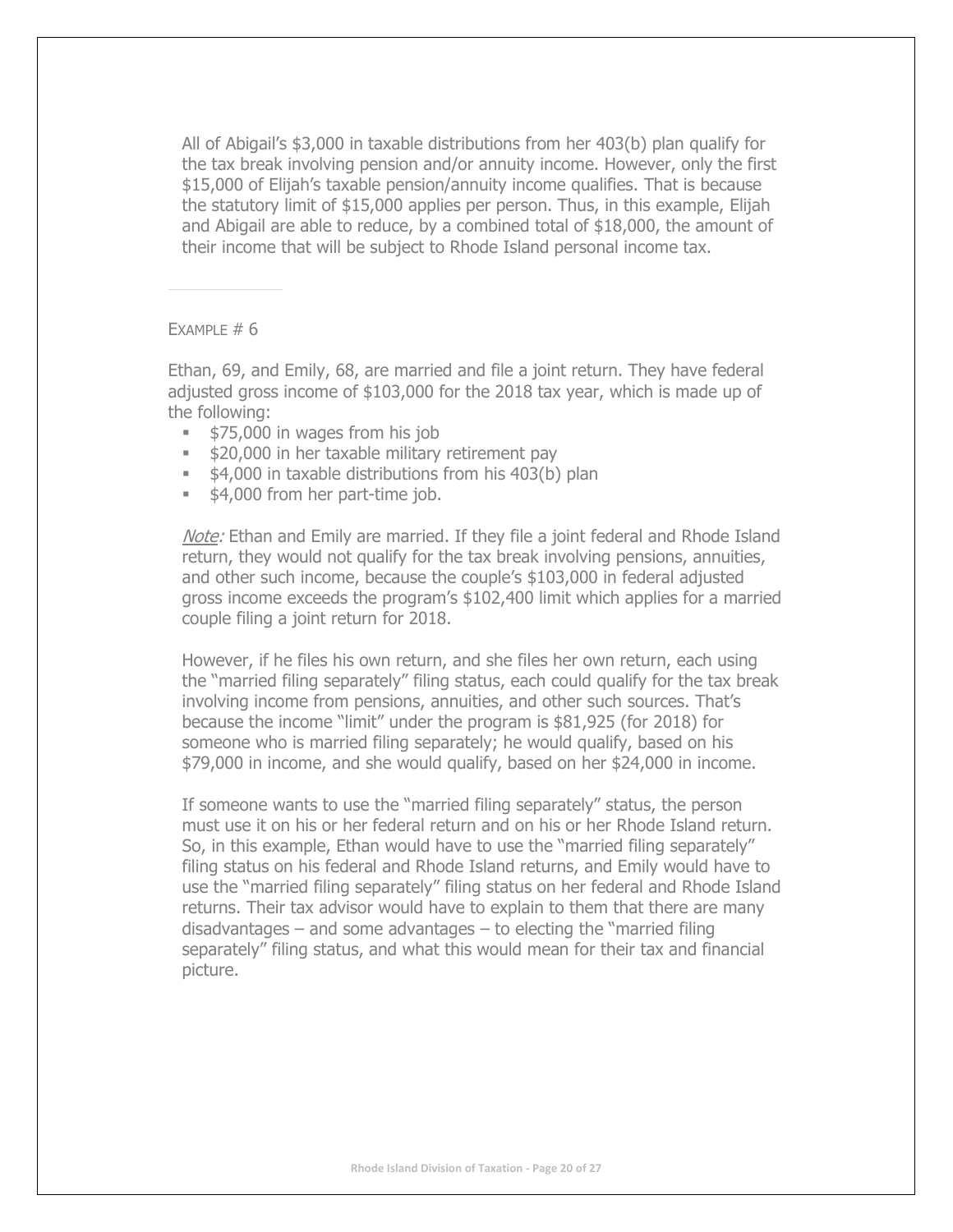### EXAMPLE  $# 7$

Harper, 75, who is single, has \$40,000 in federal adjusted gross income for 2018, which is made up of the following:

- **. \$20,000 from taxable Social** Security retirement benefits
- **.** \$10,000 from traditional IRA withdrawals
- **.** \$10,000 from a part-time job.

Note: Harper does not qualify for Rhode Island's pension/annuity income modification because none of Harper's income is deemed to be taxable pension/annuity income at the federal level. For purposes of this particular tax break, one must have pension and/or annuity income that is taxed at the federal level – income from sources such as a 401(k) plan, 403(b) plan, pension, military retirement pay, or annuity. In this example, neither the Social Security benefits, IRA withdrawals, nor the money from the part-time job counts.

However, under a separate provision of Rhode Island General Laws (which is not the subject of this publication), all \$20,000 of Harper's federally taxable Social Security retirement benefits will escape Rhode Island personal income tax.

# Reminder

To qualify for Rhode Island's personal income tax modification for income from 401(k) plans, pensions, annuities, and other such sources, you must clear three hurdles:

**Example 1 At least some of your pension** and/or annuity income must be taxed at the federal level; ▪ You must have reached "full retirement age" based on Social Security Administration rules; and ▪ Your federal adjusted gross income must be below a certain amount – which for 2018 is \$81,900 if the filing status on your Rhode Island return is single or head of household; \$81,925 if your filing status is married filing separately; \$102,400 if your filing status is married filing jointly or qualifying widow or widower.

(Note: The dollar amounts are subject to an annual inflation adjustment. The amounts listed above are for the 2018 tax year. For other tax years, check the Form RI-1040 and related instructions at the start of the tax-filing season.)

## EXAMPLE  $# 8$

Ethan, 68, and Emma, 64, are married and file a joint return. For 2018, their federal income tax return shows federal adjusted gross income of \$40,000 from the following sources: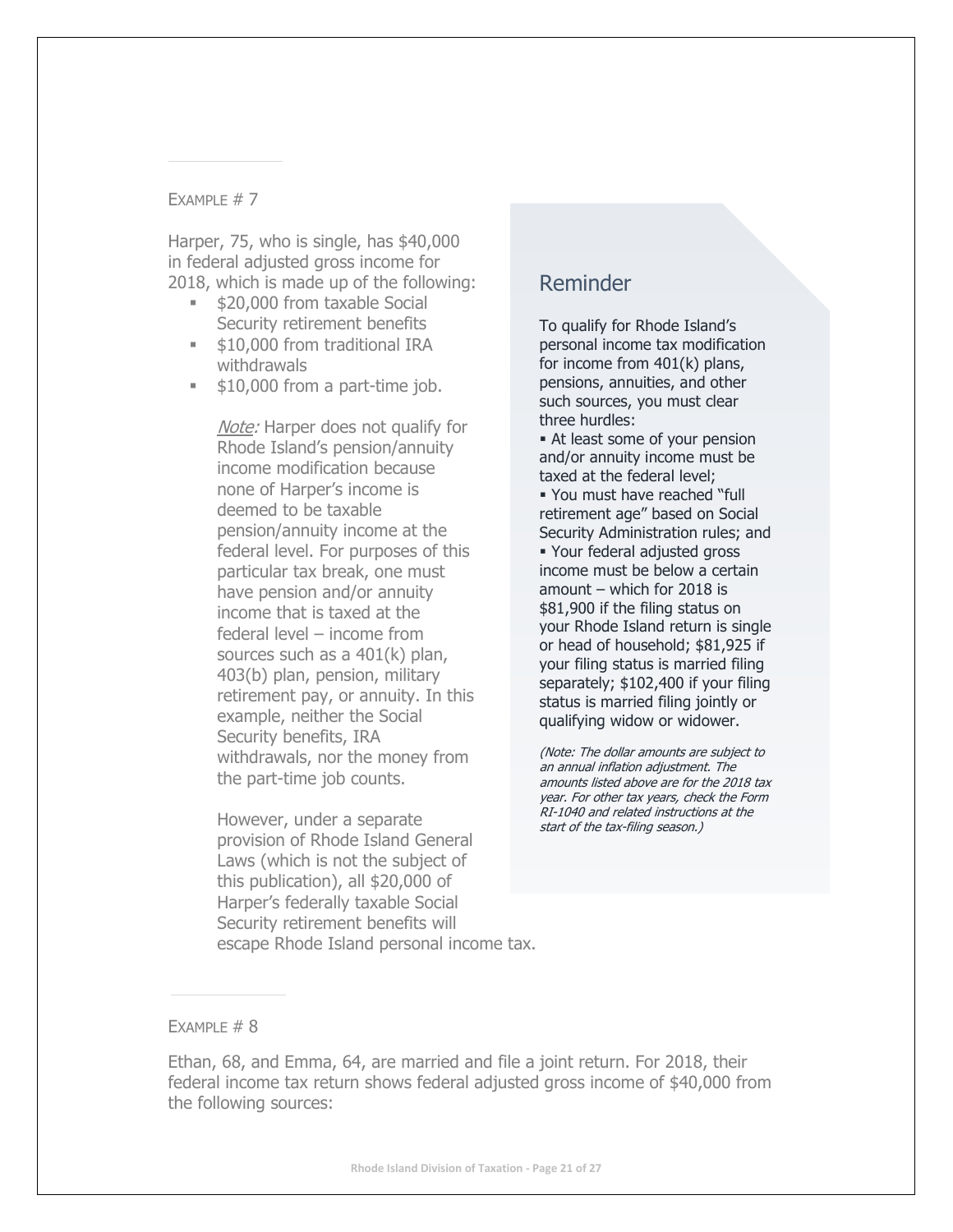- \$30,000 in wages from part-time jobs
- \$8,000 in taxable income from his military retirement pay
- $\bullet$  \$2,000 in taxable income from his 401(k)

Note: The couple's \$40,000 in federal adjusted gross income for 2017 falls below the \$102,400 limit for Rhode Island's tax break on pension and/or annuity income, so they pass that test.

The couple's federal adjusted gross income includes taxable income from pension and/or annuity income (in this example, military retirement pay and the 401(k) plan distributions), so they pass that test.

However, only Ethan has reached full retirement age as defined by the Social Security Administration; Emma has not. Thus, only his portion of the couple's overall pension and/or annuity income is eligible for the break. In this example, the answer is straightforward: Only Ethan has pension and/or annuity income, so 100 percent of the taxable portion of his pension and/or annuity income will qualify for the new exclusion. In other words, in this example, all of Ethan's \$8,000 in taxable military retirement pay and all of Ethan's \$2,000 in taxable income from his 401(k) plan, for a total of \$10,000, is excluded from the couple's income for purposes of Rhode Island's new tax break. (That total of \$10,000 falls below the annual \$15,000 limit per person.)

#### $FXAMPIF #9$

Ethan, 68, and Emma, 64, are married and file a joint return. For 2018, their federal income tax return shows federal adjusted gross income \$80,000 from the following sources:

- **. \$35,000 in taxable Social Security benefits**
- **.** \$25,000 in wages from part-time jobs
- **.** \$20,000 in taxable income from her retirement plan.

Note: The couple's \$80,000 in federal adjusted gross income for 2018 falls below the \$102,400 limit (for a married couple filing a joint return) for Rhode Island's tax break on pension and/or annuity income, so they pass that test.

The couple's federal adjusted gross income includes taxable income from pension and/or annuity income (in this example, \$20,000 in taxable income from her retirement plan), so they pass that test.

However, only Ethan has reached full retirement age as defined by the Social Security Administration; Emma has not. Thus, only his portion of the couple's overall pension and/or annuity income is eligible for the break. But in this example, the calculation is straightforward: Only Emma has pension and/or annuity income, and she's not eligible for the new tax break due to her age, so the couple does not qualify for the new tax break on pension/401(k)/annuity income.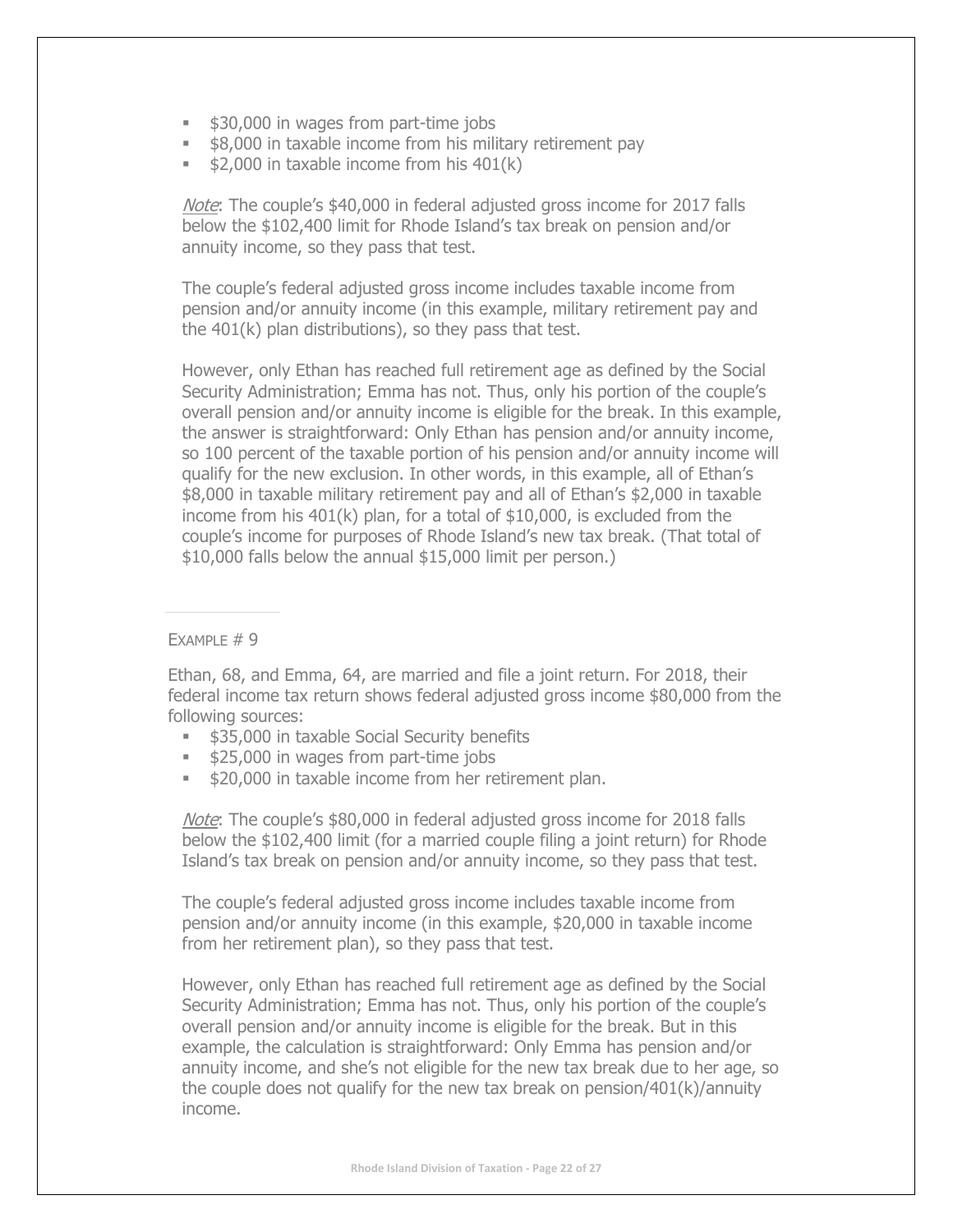However, under a separate section of the law, involving another, separate tax break (which is not the subject of this publication), their federally taxable Social Security benefits will escape Rhode Island tax.

#### EXAMPLE  $# 10$

Ethan, 68, and Emma, 64, are married and file a joint return. For 2018, their federal income tax return shows federal adjusted gross income \$90,000 from the following sources:

- **.** \$50,000 in wages from part-time jobs
- \$10,000 in taxable Social Security benefits
- **.** \$10,000 in taxable IRA withdrawals
- \$8,000 in taxable income from his military retirement pay
- \$2,000 in taxable income from her 401(k)
- **.** \$5,500 in taxable distributions from his annuity
- \$4,500 in taxable distributions from her 403(b) plan

# Step by step

In Example  $# 10$  at left, only his military retirement pay and annuity payments are eligible for the tax break, because only he has reached full retirement age. The comprehensive example also shows that the couple is eligible for a separate tax break, involving Social Security benefits.

Note: The couple's \$90,000 in federal adjusted gross income for 2018 falls below the \$102,400 limit (for a married couple filing a joint return) for Rhode Island's tax break on pension and/or annuity income, so they pass that test. The couple's federal adjusted gross income includes taxable income from pension and/or annuity income (in this example, military retirement pay, 401(k) plan, annuity, and 403(b) plan), so they pass that test.

| <b>Treatment of income in this example</b>                                                             |                                     |  |  |  |  |
|--------------------------------------------------------------------------------------------------------|-------------------------------------|--|--|--|--|
| Type of taxable income:                                                                                | Count for pension/401(k) tax break? |  |  |  |  |
| \$50,000 wages from part-time jobs                                                                     | No                                  |  |  |  |  |
| \$10,000 Social Security benefits                                                                      | No.                                 |  |  |  |  |
| \$10,000 IRA distributions                                                                             | No                                  |  |  |  |  |
| \$8,000 military retirement pay (his)                                                                  | Yes                                 |  |  |  |  |
| \$2,000 401(k) distributions (hers)                                                                    | $No*$                               |  |  |  |  |
| \$5,500 annuity income (his)                                                                           | Yes                                 |  |  |  |  |
| \$4,500 403(b) plan distributions (hers)                                                               | $No*$                               |  |  |  |  |
| * These distributions normally would count, but she has not reached full retirement age, so her income |                                     |  |  |  |  |

does not qualify.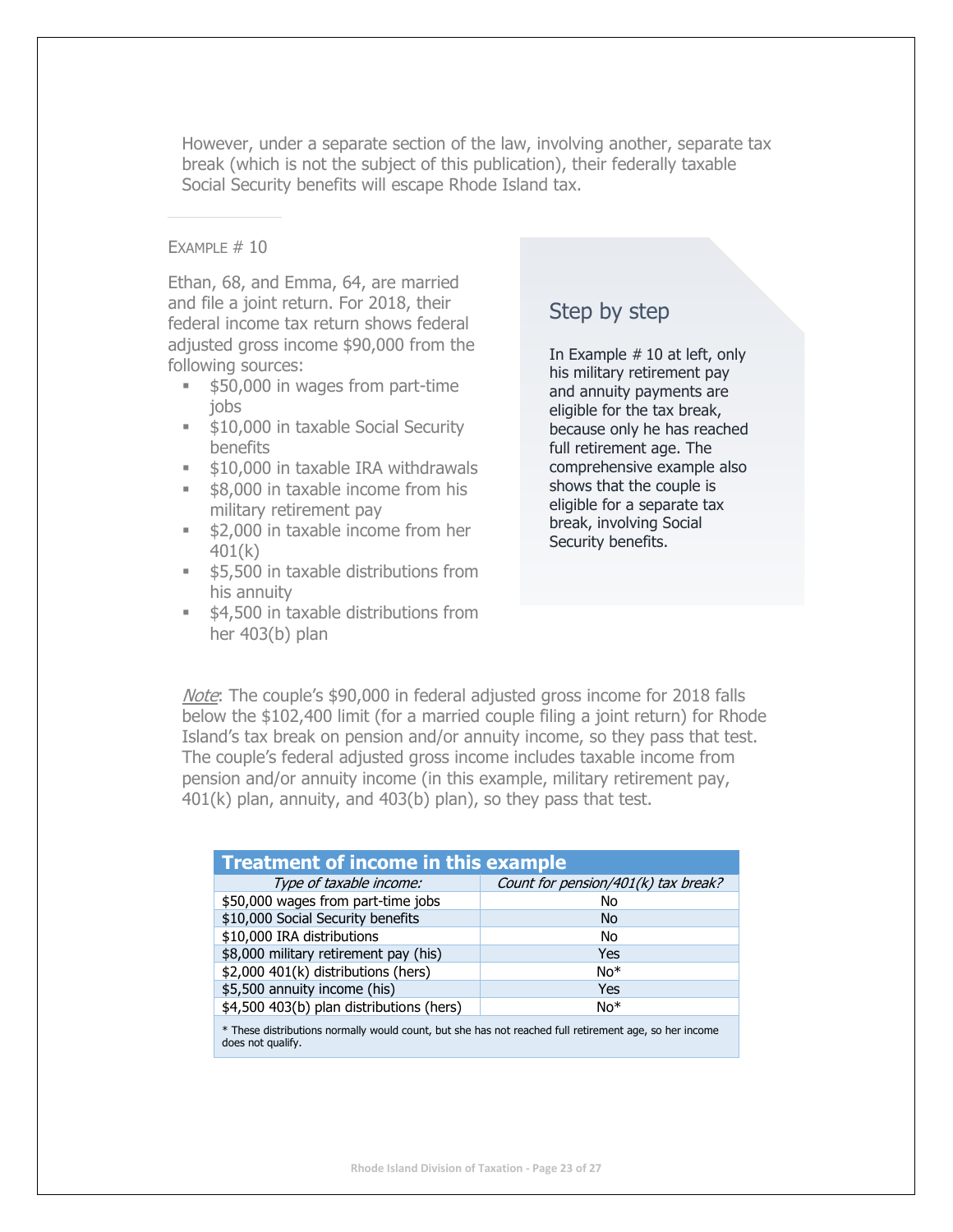However, only Ethan has reached full retirement age as defined by the Social Security Administration; Emma has not. Thus, only his portion of the couple's overall pension and/or annuity income is eligible for the break.

> ▪ In this example, only Ethan qualifies. Furthermore, only \$13,500 of his income qualifies – his \$8,000 in military retirement pay, and his \$5,500 in annuity income. Because \$13,500 is less than the program's \$15,000 limit per person for pension/401(k)/annuity income, the couple may claim the entire \$13,500 reduction on their Rhode Island return.

#### SOCIAL SECURITY IMPACT

Under a separate section of the law, the couple also determines the impact of a tax break involving Social Security benefits. In general, to qualify for that break, you must clear three hurdles:

- Your federal AGI includes taxable income from Social Security benefits (old-age benefits, which are sometimes called retirement benefits; wife's benefits; husband's benefits; widow's benefits; or widower's benefits);
- You have reached "full retirement age" as defined by the Social Security Administration; and
- Your federal AGI is below a certain amount. The amount

 $\overline{a}$ 

# Nontaxable income

What if your gross pension/401(k)/annuity income includes federally nontaxable income? It is excluded for federal tax purposes, and it is excluded for Rhode Island tax purposes, too.

So, do not include it in your calculations for purposes of Rhode Island's new modification involving income from pensions, 401(k) plans, annuities, and other such sources.

depends on your filing status and is also subject to an annual adjustment for inflation. For example, for the 2018 tax year, the limit is \$83,550 for someone who is single, \$104,450 for a married couple filing a joint return.<sup>4</sup> (Note that the income limits for the Social Security tax break are not the same as those that apply for the tax break involving pensions, annuities, and other income sources.)

If you clear all three hurdles, the amount of your income that is taxed by Rhode Island will be reduced by the amount of your Social Security benefits that are taxed at the federal level. (Thus, the tax break is actually a modification decreasing federal adjusted gross income for Rhode Island tax purposes.)

<sup>&</sup>lt;sup>4</sup> By statute, the Social Security thresholds are subject to annual adjustment to reflect inflation. If an increase is called for in any given year, it shall be reflected on tax forms and instructions in time for the coming filing season.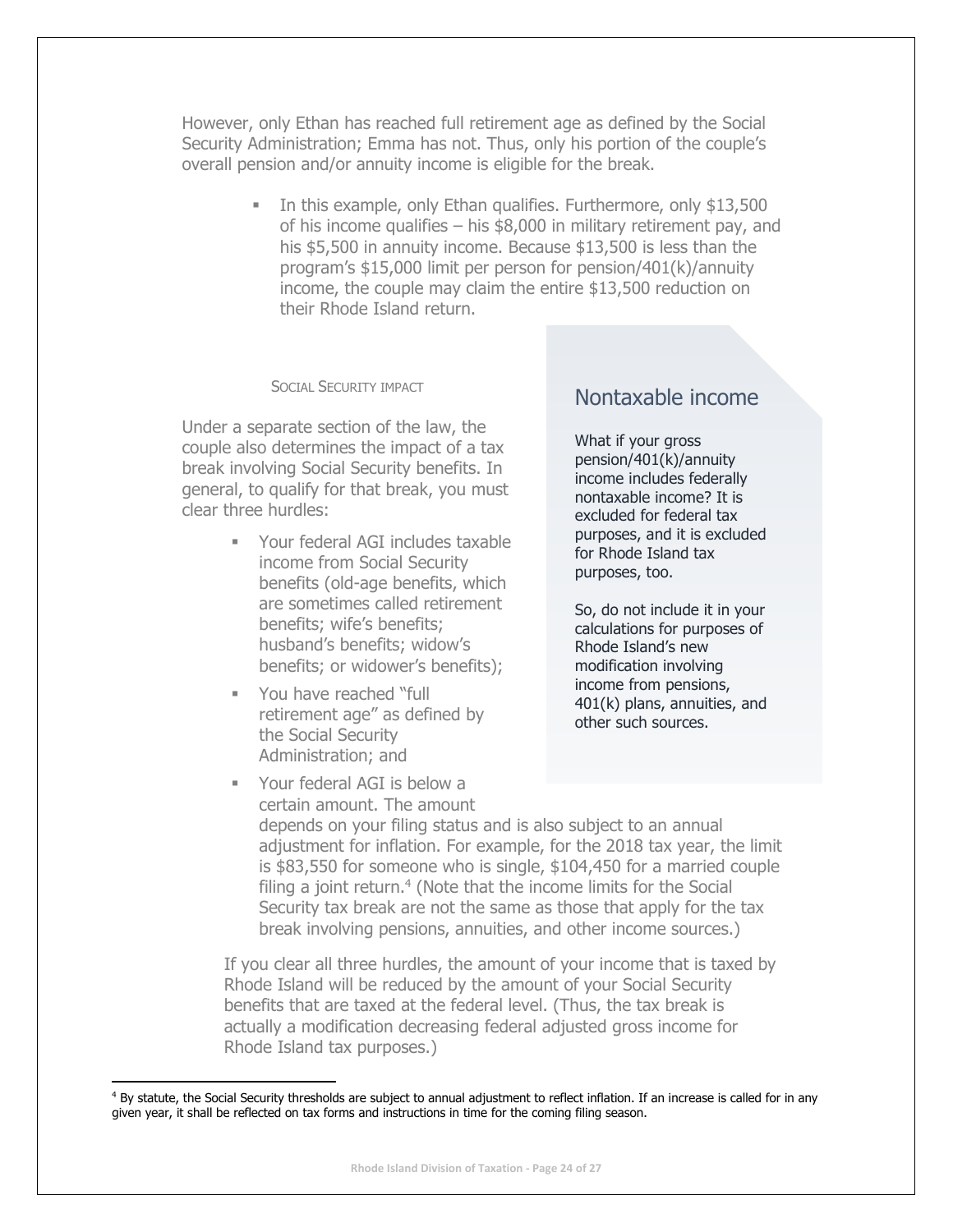In the case of a married couple filing a joint return, the "full retirement age" test applies to each spouse. So if only one spouse is of full retirement age, only that spouse's portion of the couple's Social Security benefits overall will be taken into account for purposes of the modification.

In this example, the couple has \$10,000 in taxable Social Security benefits as shown on the first page of their federal income tax return. Of that, \$6,000 is attributable to Ethan. (Because only Ethan has reached full retirement age, only his benefits are eligible for the tax break on Social Security benefits.)

» Therefore, in this example, \$19,500 of the couple's income escapes Rhode Island personal income tax – including \$13,500 in 401(k)/pension/annuity income, and \$6,000 in Social Security benefits. Assuming, for convenience, a 3.75 percent Rhode Island personal income tax rate, the couple saves approximately \$731 in Rhode Island personal income tax.

| Tax break in this example for retirement income |         |        |  |  |  |  |
|-------------------------------------------------|---------|--------|--|--|--|--|
| Type of income escaping Rhode Island tax:       | Amount: |        |  |  |  |  |
| Pension/401(k)/annuity income                   |         | 13,500 |  |  |  |  |
| Social Security benefits                        |         | 6,000  |  |  |  |  |
| Total:                                          |         | 19.500 |  |  |  |  |

» As the example shows, in a number of cases, taxpayers will qualify for both tax breaks: the new one involving pension/401(k)/annuity income, and the older one involving Social Security benefits. Don't confuse the two tax breaks – each has its own rules. But don't forget that you may qualify for both, depending on your income, your age, and other factors.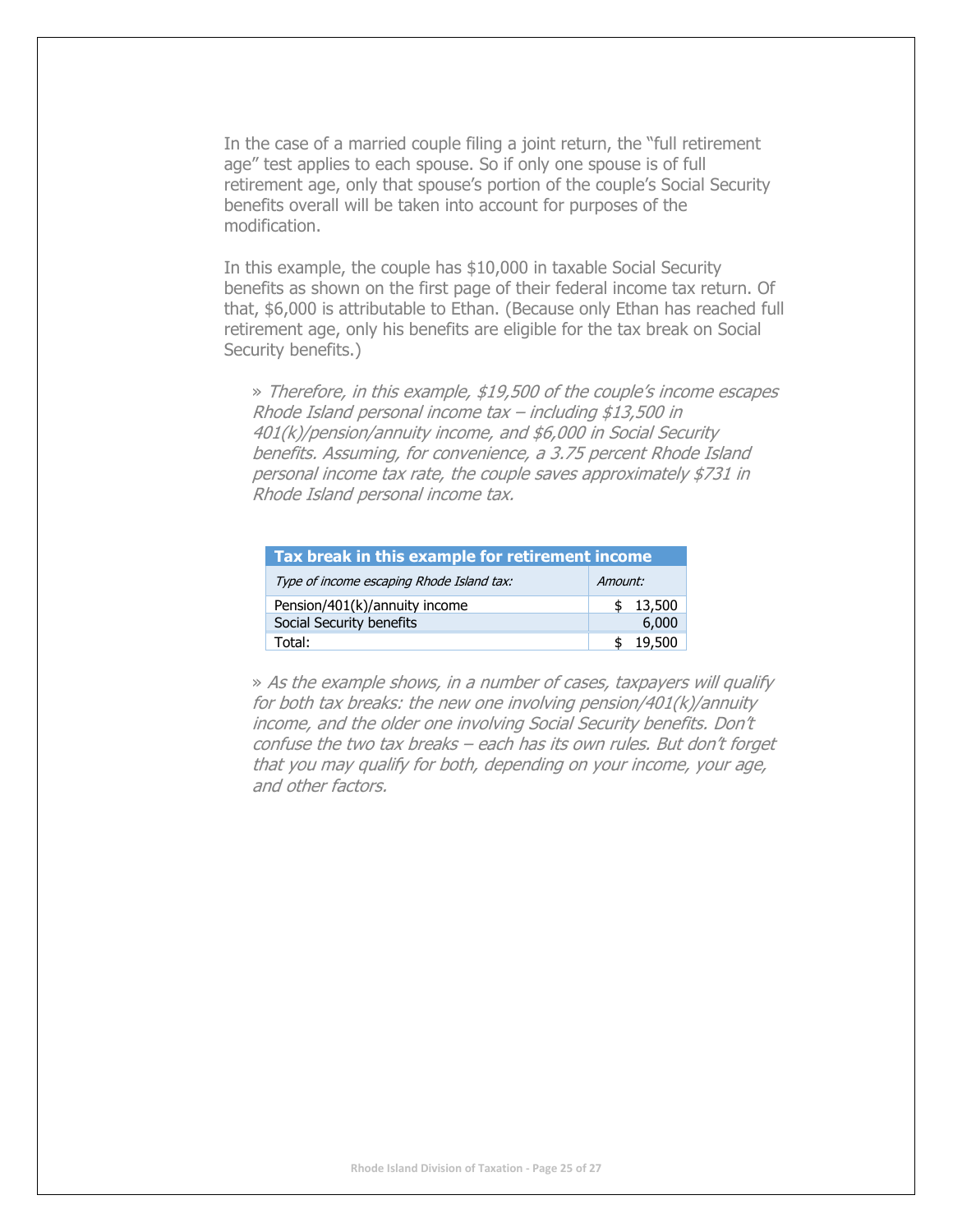# <span id="page-25-0"></span>Section 5: The law

Rhode Island's personal income tax break for income from 403(b) plans, pensions, military retirement pay, 401(k) plans, and other such sources, is the result of legislation enacted in 2016. The legislation applies for tax years beginning on or after January 1, 2017.

The tax break, in the form of a modification reducing income for Rhode Island tax purposes, is codified at Rhode Island General Laws § 44-30-12. It is reproduced (in part) below.

Rhode Island General Laws § 44-30-12

(9) Modification for up to fifteen thousand dollars (\$15,000) of taxable retirement income from certain pension plans or annuities.

(i) For tax years beginning on or after January 1, 2017, a modification shall be allowed for up to fifteen thousand dollars (\$15,000) of taxable pension and/or annuity income that is included in federal adjusted gross income for the taxable year:

(A) For a person who has attained the age used for calculating full or unreduced social security retirement benefits who files a return as an unmarried individual, head of household, or married filing separate whose federal adjusted gross income for such taxable year is less than the amount used for the modification contained in § 44-30-  $12(c)(8)(i)(A)$  an amount not to exceed \$15,000 of taxable pension and/or annuity income includable in federal adjusted gross income; or

(B) For a married individual filing jointly or individual filing qualifying widow(er) who has attained the age used for calculating full or unreduced social security retirement benefits whose joint federal adjusted gross income for such taxable year is less than the amount used for the modification contained in  $\S$  44-30-12(c)(8)(i)(B) an amount not to exceed \$15,000 of taxable pension and/or annuity income includable in federal adjusted gross income.

(ii) Adjustment for inflation. The dollar amount contained by reference in  $\S$ § 44-30-12(c)(9)(i)(A) and 44-30-12(c)(9)(i)(B) shall be increased annually for tax years beginning on or after January 1, 2018 by an amount equal to:

(A) Such dollar amount contained by reference in §§ 44-30-12(c)(9)(i)(A) and 44-30-  $12(c)(9)(i)(B)$  adjusted for inflation using a base tax year of 2000, multiplied by;

(B) The cost-of-living adjustment with a base year of 2000.

(iii) For the purposes of this section, the cost-of-living adjustment for any calendar year is the percentage (if any) by which the consumer price index for the preceding calendar year exceeds the consumer price index for the base year. The consumer price index for any calendar year is